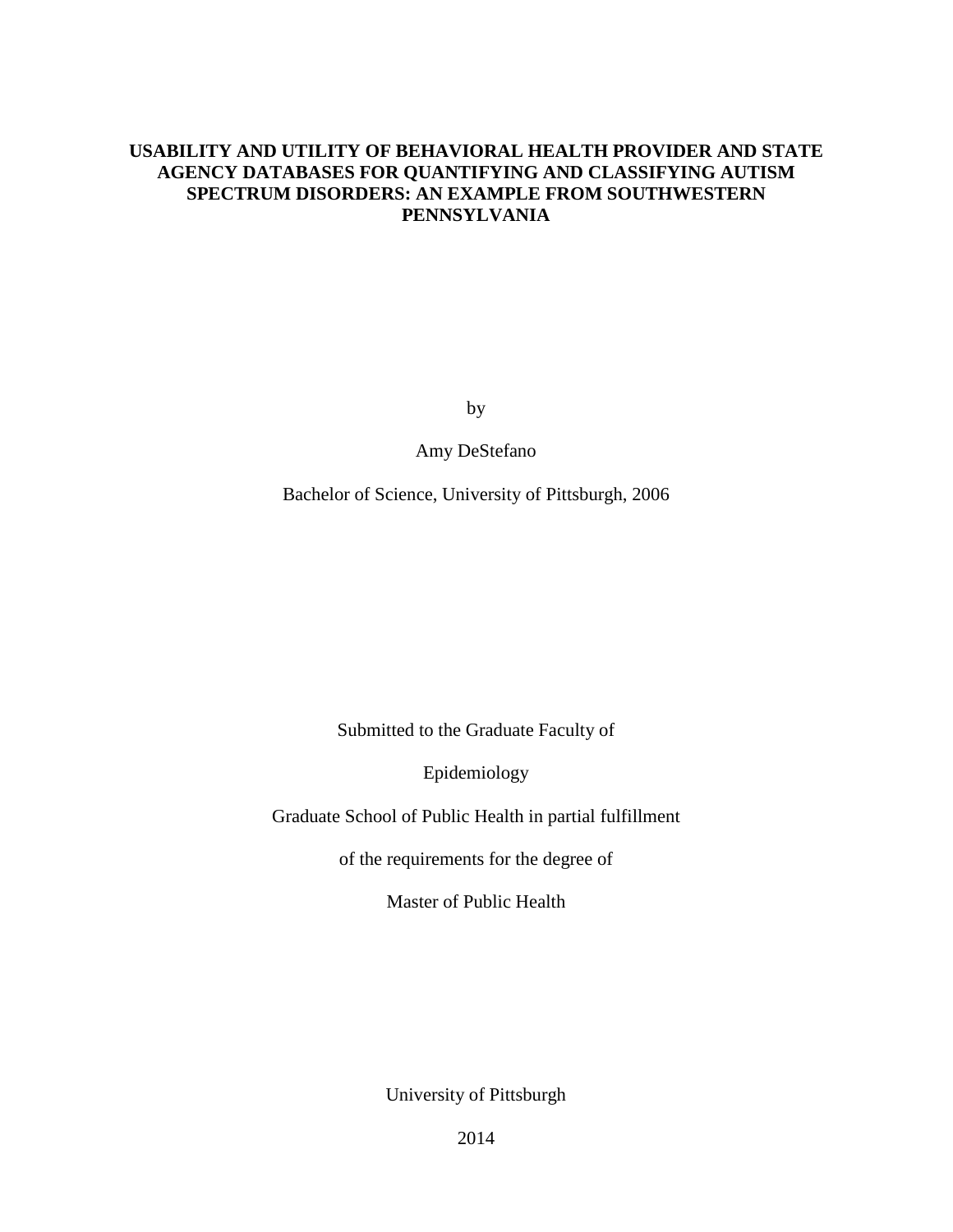### UNIVERSITY OF PITTSBURGH

# GRADUATE SCHOOL OF PUBLIC HEALTH

This essay is submitted

by

Amy DeStefano

on

March 29, 2014

and approved by

Essay Advisor: Evelyn O. Talbott, MPH, Dr.PH Professor Department of Epidemiology Graduate School of Public Health University of Pittsburgh

Essay Reader: Vincent C. Arena, PhD Associate Professor Department of Biostatistics Graduate School of Public Health University of Pittsburgh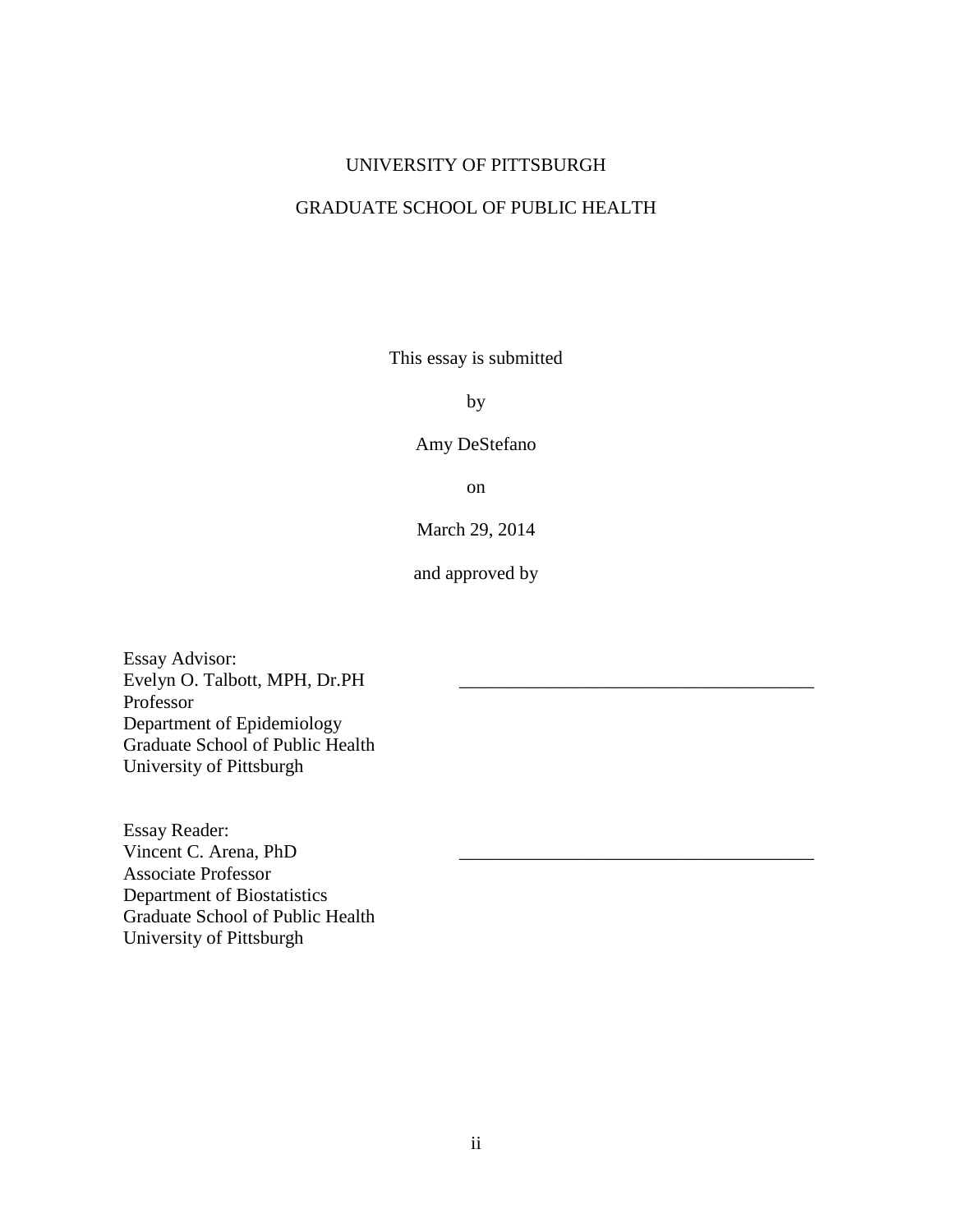# Copyright © by Amy DeStefano

2014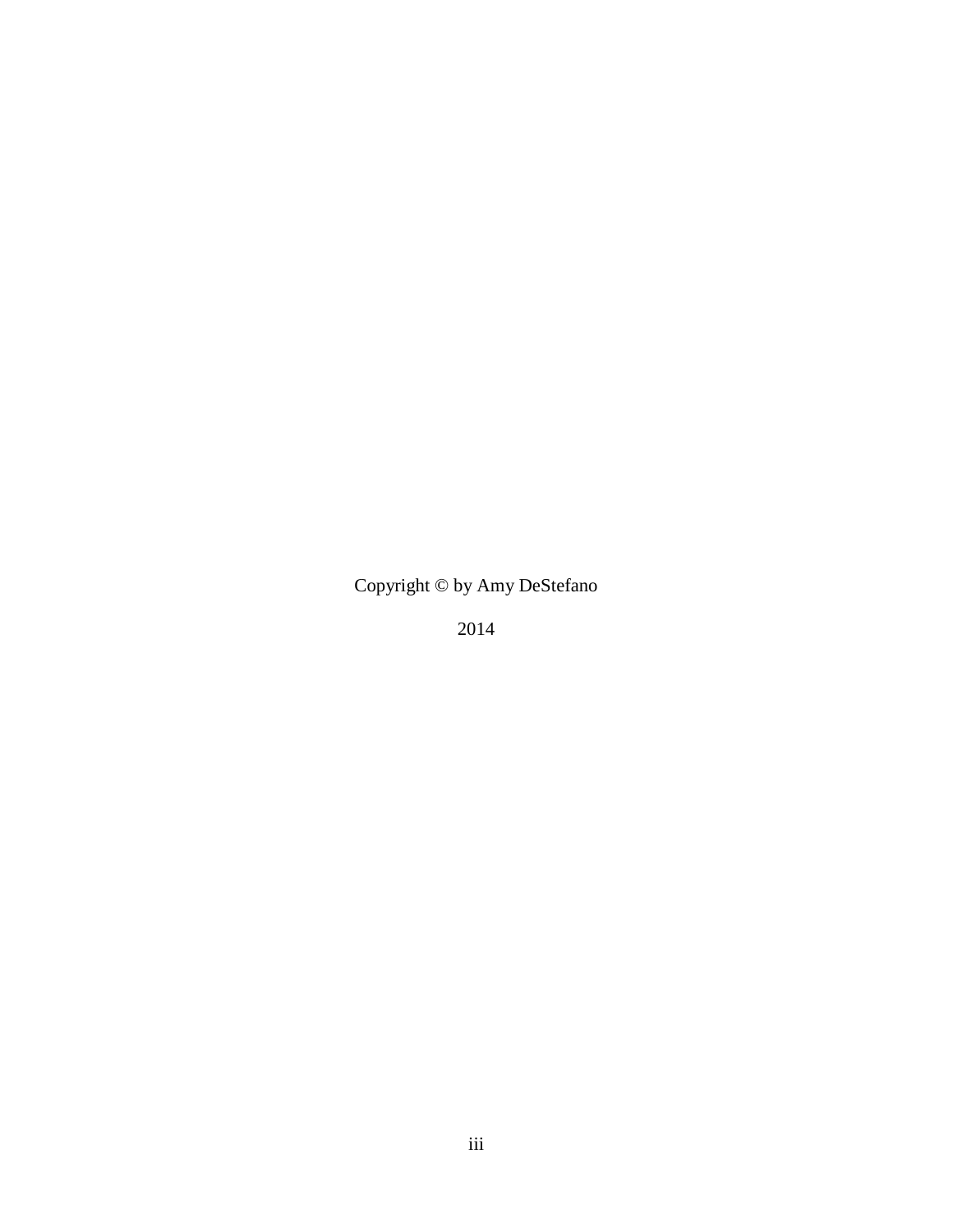### **USABILITY AND UTILITY OF BEHAVIORAL HEALTH PROVIDER AND STATE AGENCY DATABASES FOR QUANTIFYING AND CLASSIFYING AUTISM SPECTRUM DISORDERS: AN EXAMPLE FROM SOUTHWESTERN PENNSYLVANIA**

Amy DeStefano, MPH

University of Pittsburgh, 2014

### **ABSTRACT**

According to the CDC, the most recent estimate of the prevalence of autism spectrum disorders is 1 in 68. The continuing increase in prevalence over the last several years has professionals across disciplines searching for the true etiology of the disorder and for effective treatments to address this public health problem. An important caveat to acknowledge is that the CDC's prevalence estimates for autism are based upon a sentinel surveillance system that experiences great variability between sites. In order for a more population-based surveillance system to be implemented, a standardized set of data would need to be collected across the entire population. This paper will examine what kind of data would be available from the electronic health records of behavioral health treatment agencies using data from an autism treatment agency in Southwestern Pennsylvania and reviews Pennsylvania's current efforts to estimate the burden of autism throughout the state. This paper focuses on the public health problem of accurate assessment of disease burden to allow for adequate resource allocation at a state policy level to care for affected residents.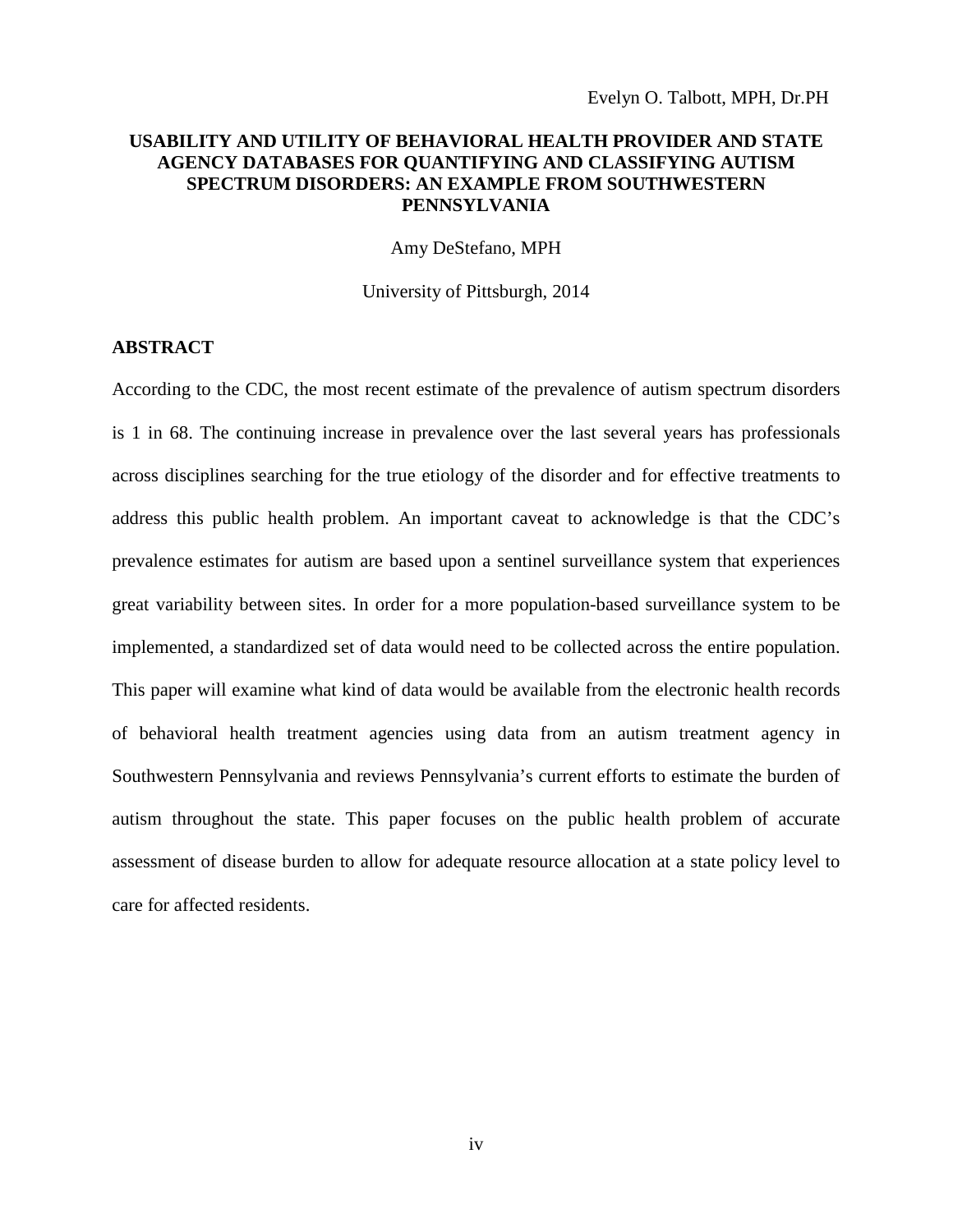# **TABLE OF CONTENTS**

| 1.1 |  |
|-----|--|
| 2.0 |  |
| 2.1 |  |
| 2.2 |  |
|     |  |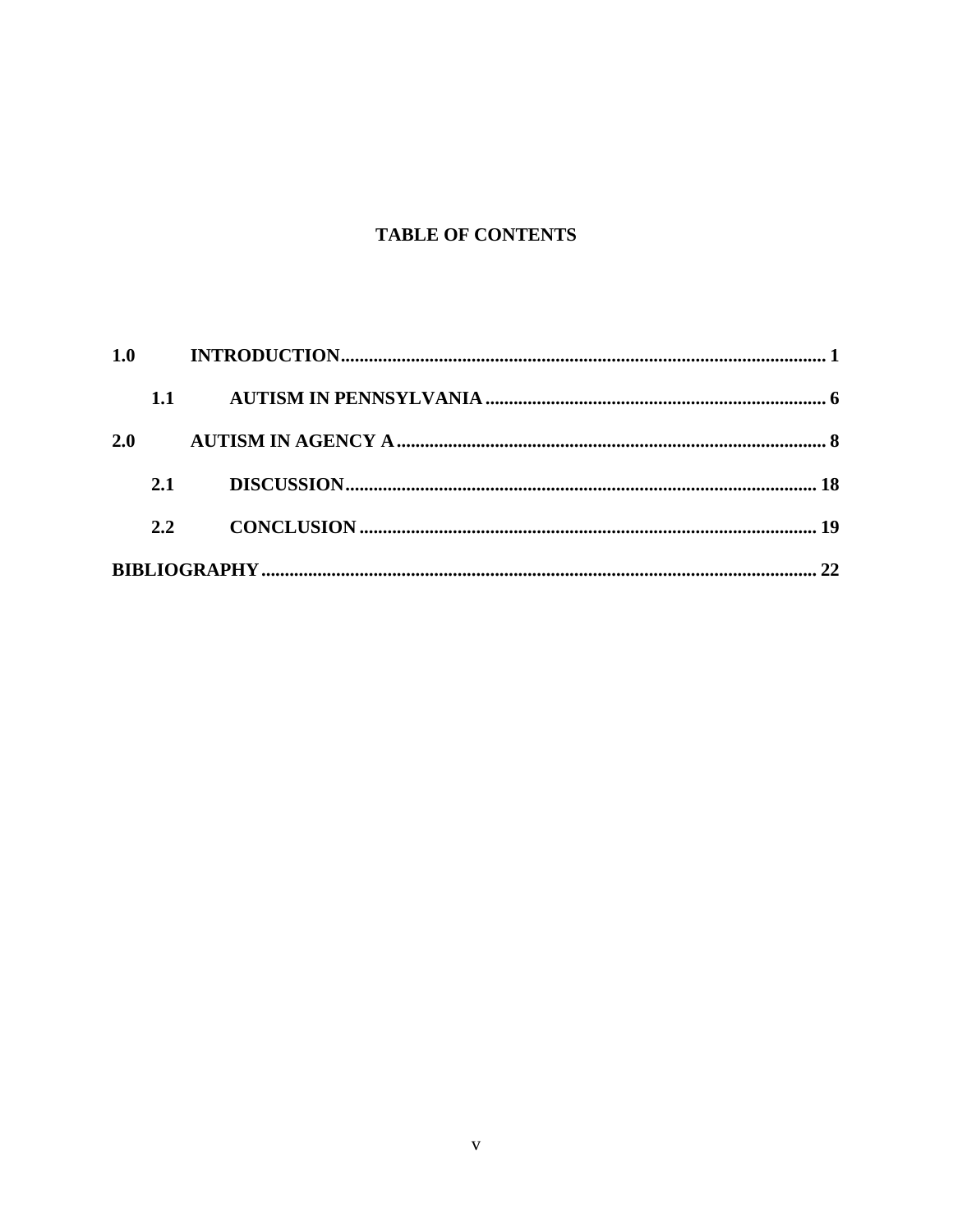# **LIST OF TABLES**

| Table 1. Comparison of Agency A ASD Cases and Demographics to Surrounding Counties Data |
|-----------------------------------------------------------------------------------------|
|                                                                                         |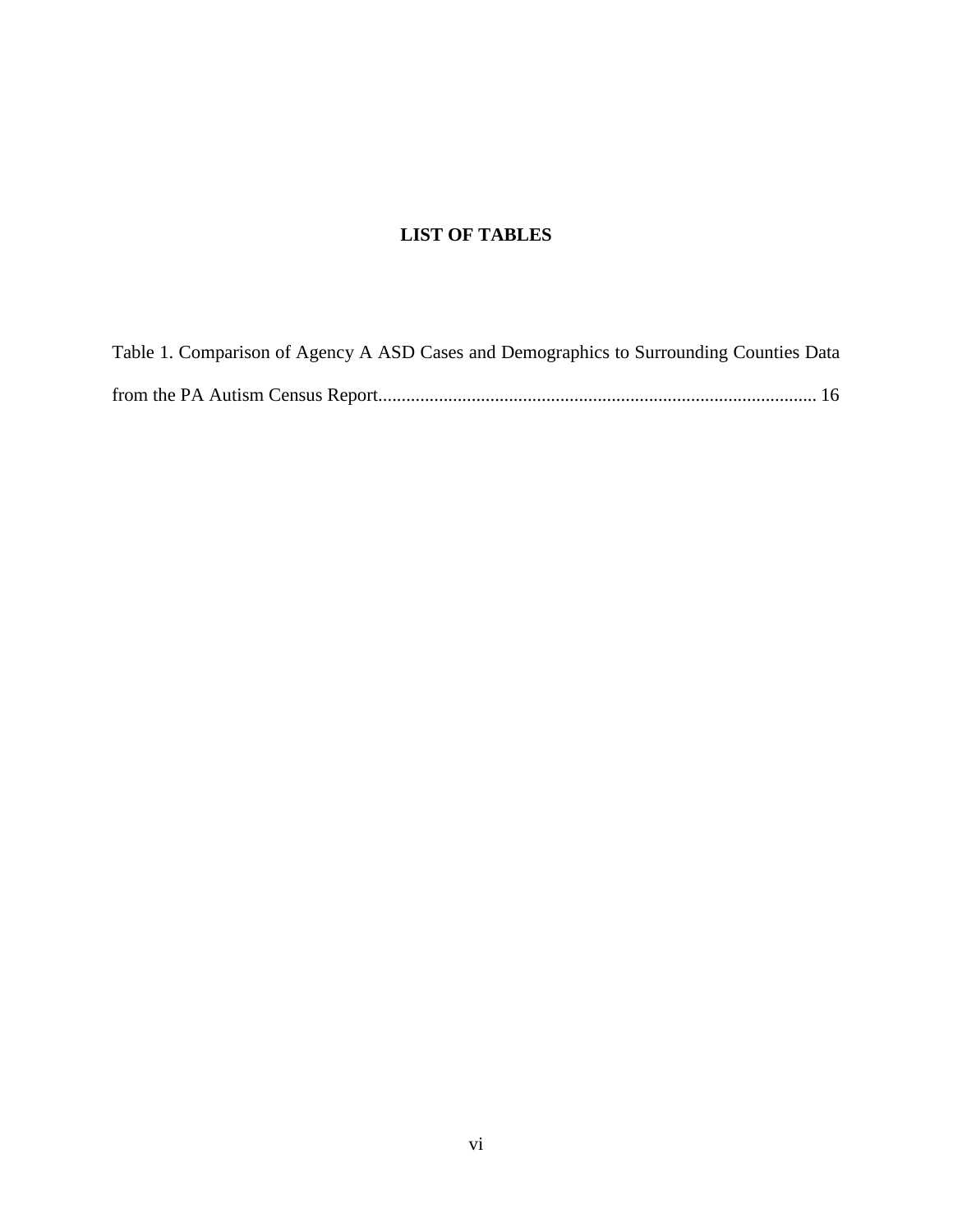# **LIST OF FIGURES**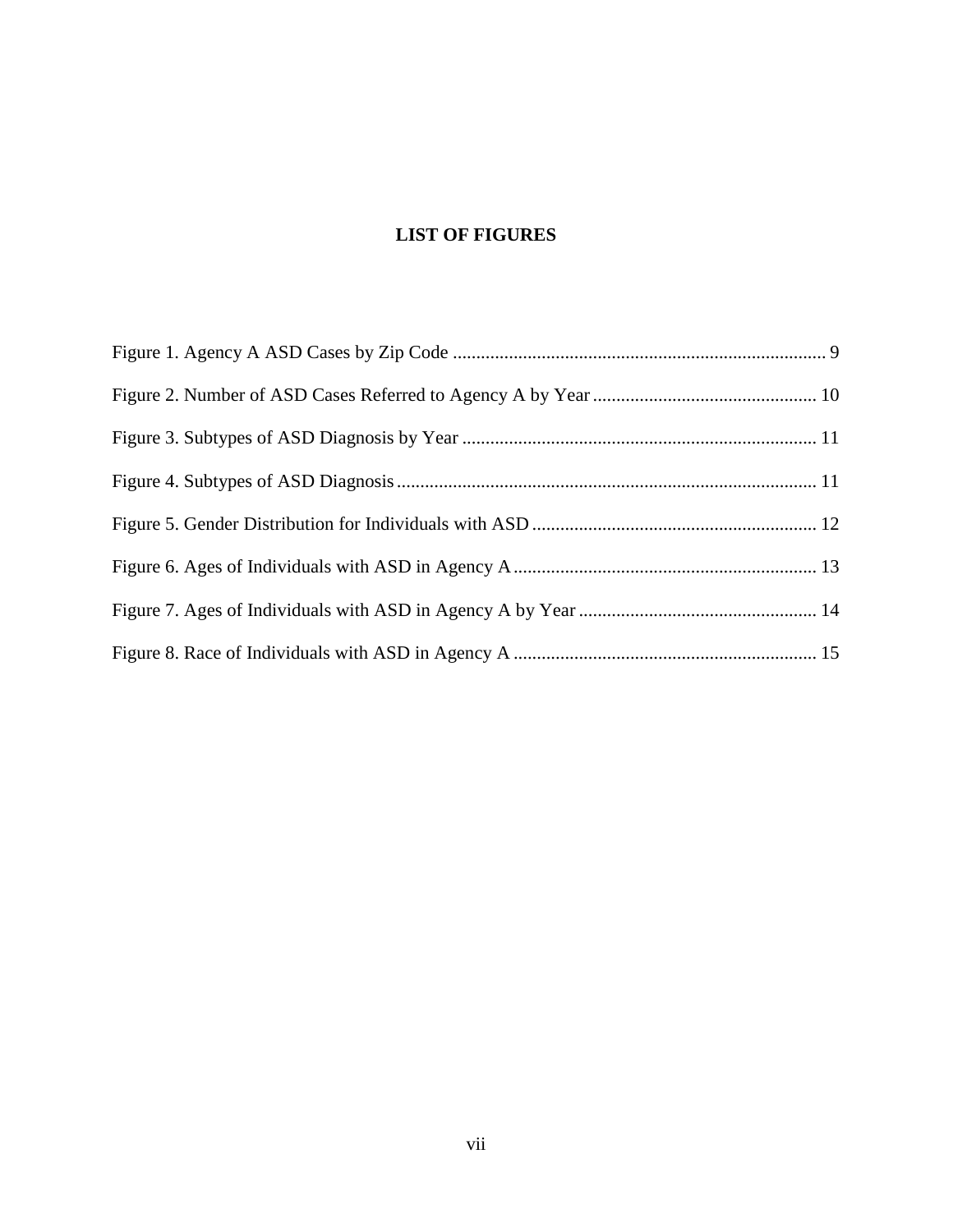# **LIST OF ACRONYMS**

| PDD-NOSPervasive Developmental Disorder, Not Otherwise Specified |
|------------------------------------------------------------------|
|                                                                  |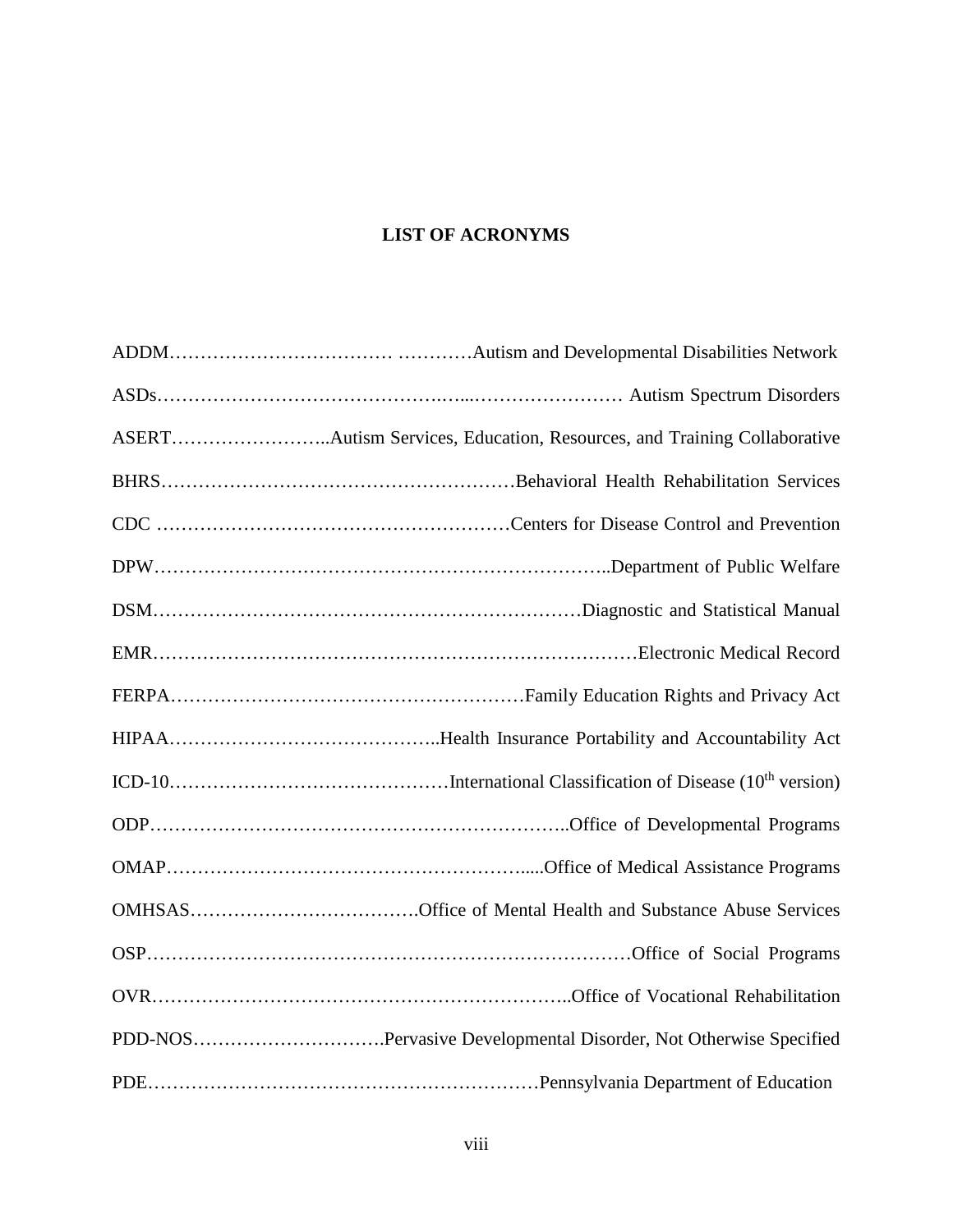#### **1.0 INTRODUCTION**

<span id="page-8-0"></span>Data from surveillance systems inform several aspects of public health activities. Surveillance is defined as "the ongoing and systematic collection, analysis, and interpretation of health data in the process of describing and monitoring a health event."1 For infectious diseases, surveillance is an incredibly valuable tool for detecting epidemics, testing hypotheses about the source of infection, and evaluating control measures that are put into place.<sup>2</sup> Surveillance systems are also a useful tool in the management of chronic conditions and developmental disabilities such as Autism Spectrum Disorder. In these cases, surveillance systems can help public health professionals estimate the prevalence of the problem, detect increases or decreases in prevalence over time, and document the distribution of the cases in various locations.<sup>2</sup> Using this information, policy makers can make informed decisions about resource distribution for prevention and treatment and researchers can cross-reference this information with other data sets to conduct research into etiology and intervention effectiveness.<sup>2</sup> There are a variety of methods utilized to capture health data for surveillance activities such as active surveillance, where staff of the entity managing the surveillance system reach out to health care providers or the general population to obtain health data, or passive surveillance where health care providers are responsible for providing information for surveillance activities, often through electronic reporting.<sup>3</sup> A case that is included in the surveillance system can be based on a diagnosis made by a health care practitioner or in the case of syndromic surveillance, based on evidence of a cluster of symptoms consistent with the disease being monitored.3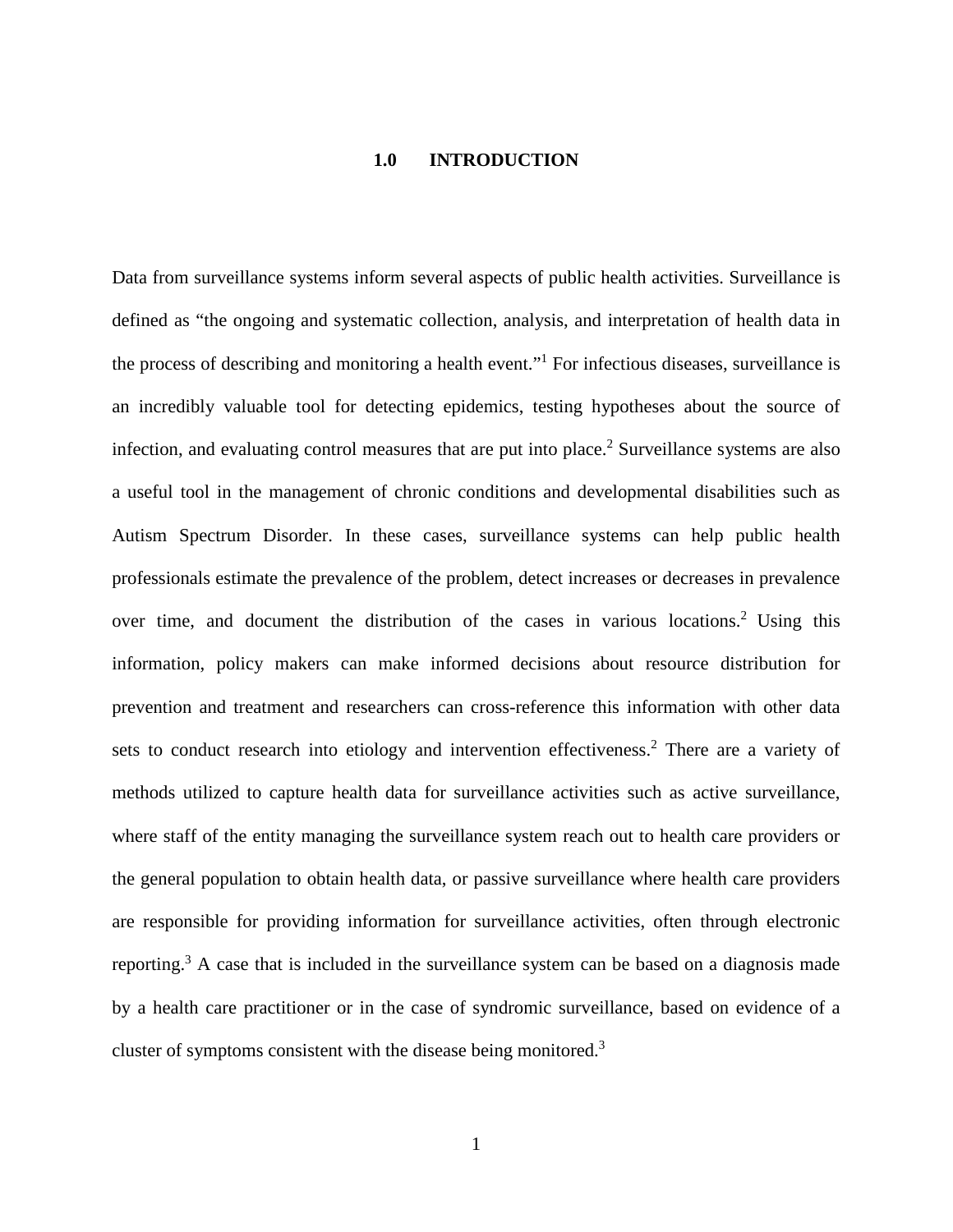The Centers for Disease Control and Prevention (CDC) currently conduct surveillance for Autism Spectrum Disorders (ASDs) using an active, syndromic surveillance system. The data from this system indicates that the prevalence of (ASDs) has been increasing since 2002. <sup>4</sup> The designated population for CDC surveillance for ASDs is based on the Autism and Developmental Disabilities Monitoring Network (ADDM), which contains programs within fourteen communities that are funded by the CDC for active record review.5 Trained reviewers look at historical comprehensive professional evaluations in records for evidence of behaviors consistent with the ASD diagnosis according to the DSM-IV-TR criteria.<sup>6</sup> In 2008, the record review revealed a prevalence of 1 in 88 or 11.3 per 1,000 children for children who were eight years of age within the review year.<sup>4</sup> Currently, the CDC is reviewing records from 2010 to abstract an updated prevalence estimate of autism.<sup>5</sup> Children are not required to have a diagnosis of autism to be considered as a case in this surveillance system, and in 2008, only 79% of cases had a documented diagnosis of autism.<sup>7</sup> While this system picks up diagnoses that wouldn't be reported if the CDC relied on only diagnosed cases of ASDs, one study estimated that the CDC tracking system is missing 12 out of every 177 cases of autism.<sup>8</sup>

ASDs are a group of developmental disabilities that are marked by a group of social impairments that have a significant impact on an individual's day-to-day functioning. <sup>6</sup> To be included as a case in CDC's current surveillance system, the individual must have documented symptoms that are consistent with one of the three types of Autism Spectrum Disorder based on the criteria defined in the current Diagnostic and Statistical Manual (DSM-IV-TR).7 The first diagnosis that is included is Autistic Disorder, which is characterized by impairments in social interaction and communication that is also accompanied by restricted interests and stereotyped patterns of behavior.<sup>6</sup> To be considered a case of Autistic Disorder, symptoms must appear prior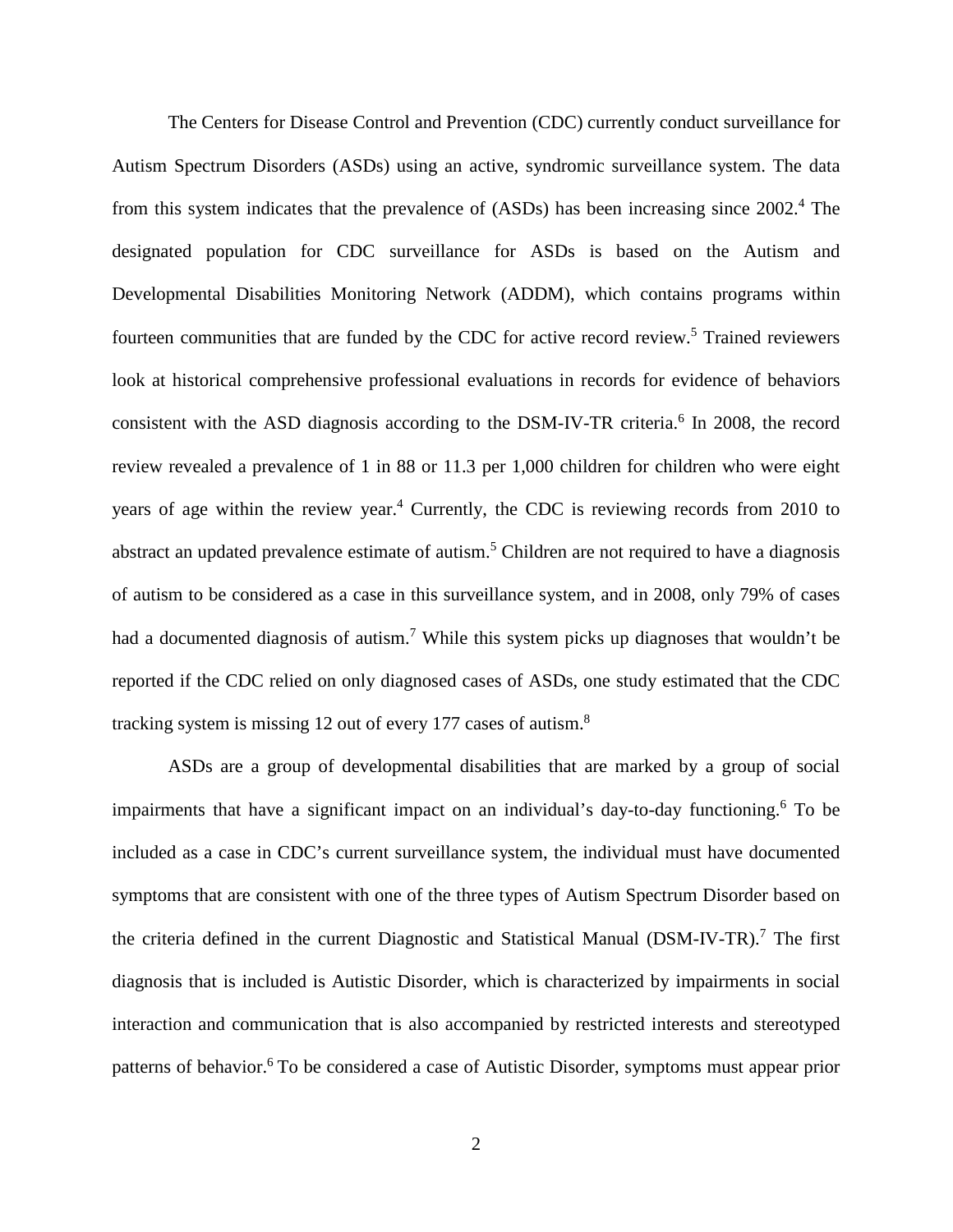to age three.<sup>6</sup> Asperger's Disorder is also included in ASD cases, and is characterized by a similar social impairment and restricted interests with repetitive behavior, but individuals with Asperger's do not have the delay in language seen in Autistic Disorder.<sup>6</sup> The third diagnosis included is Pervasive Developmental Disorder Not Otherwise Specified (PDD-NOS) for individuals that have an impairment in social interaction and either communication skills deficits or restricted interests.<sup>6</sup> The CDC also includes Atypical Autism in the PDD-NOS category for individuals that meet the criteria for Autistic Disorder but don't have symptom onset prior to the age of three.<sup>6</sup>

There is some evidence that a portion of the recent increase in the prevalence of autism is related to factors such as increased screening and changes in diagnostic criteria. One study did a record review of children who were evaluated for autism in the 1980s using the DSM-IV-TR case definition and found that 59% of the cases that were considered "not autistic" using the DSM-III criteria met the case definition using the DSM-IV-TR definition.<sup>9</sup> The case definition for ASDs in clinical settings will soon change again. In May 2013, the American Psychiatric Association released an update to the Diagnostic and Statistical Manual of Mental Disorders with the DSM-5.<sup>10</sup> Instead of having three separate diagnoses, the DSM 5 contains a single Autism Spectrum Disorder diagnosis that requires that symptoms appear in early childhood and rates on a scale of one to three based on the level of support needed.<sup>11-12</sup> Preliminary studies indicate that the change in diagnostic criteria may result in a decrease in the number of individuals diagnosed with ASD. A recent study by Huerta, et al. concluded that 91% of children with a PDD-NOS diagnosis would maintain the Autistic Disorder diagnosis with the DSM-5 and that the new criteria will provide greater specificity for true cases of Autistic Disorder. <sup>13</sup> The CDC has not yet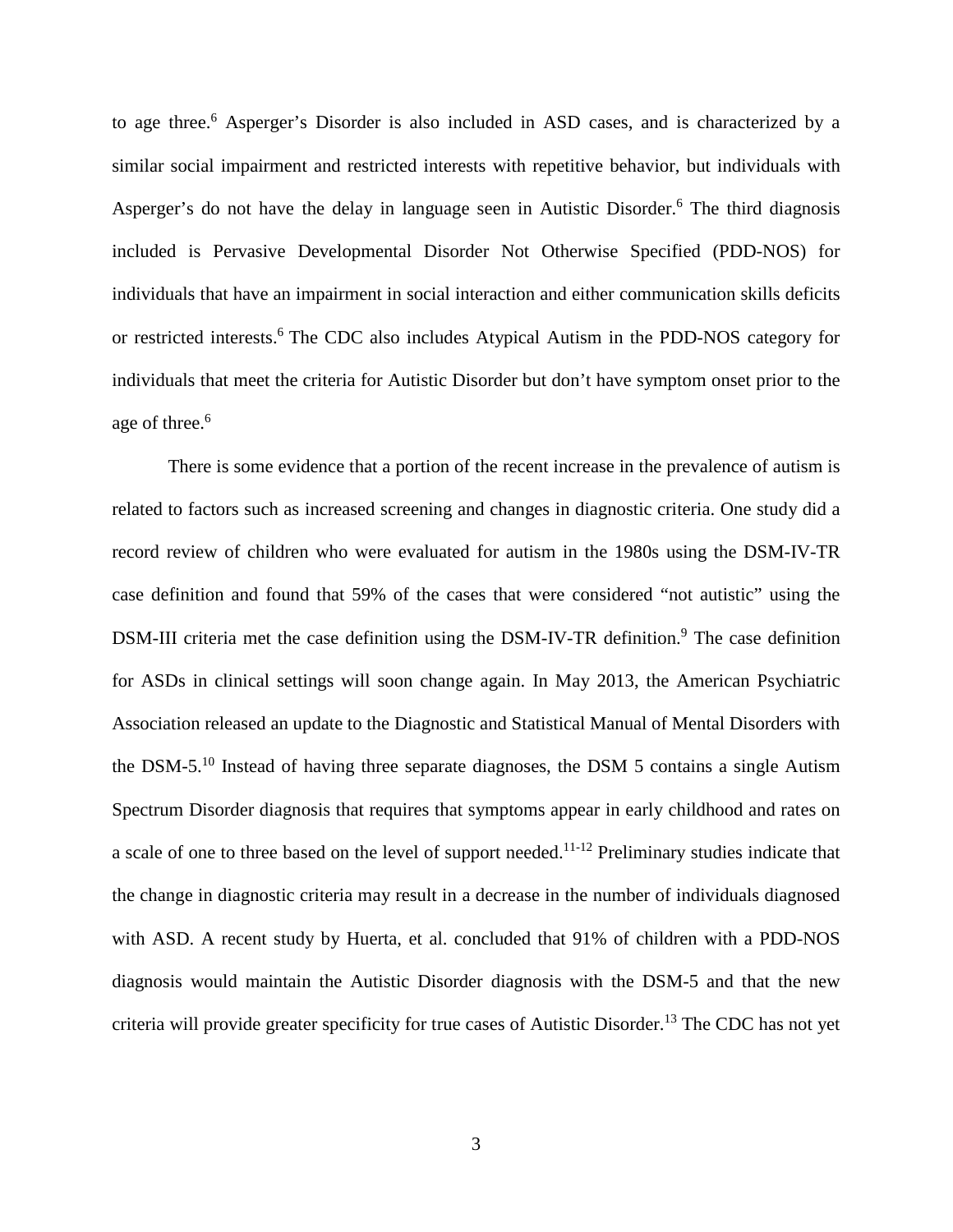published if they will adopt a new case definition based on the DSM 5, so the impact of this change on prevalence estimates is currently unknown.

Since the CDC's current surveillance activities only focus on a limited portion of the United States' population, the prevalence numbers that are published cannot be generalized to the entire population. Prevalence of autism varied drastically from site to site in the 2008 review; the lowest prevalence was in Alabama with a prevalence of 4.8 per 1,000 while the prevalence in Utah was the highest at 21.2 per  $1,000$ .<sup>7</sup> A portion of this variation was accounted for by the type of records the reviewers were able to access. Overall, prevalence was higher in ADDM sites that had access to educational and health records.<sup>7</sup> While accuracy of numbers is very important for determining the true burden of disease in society, the wide variation of prevalence by location makes it difficult to estimate what prevalence looks like in areas that do not have ADDM sites. To expand the current surveillance system to a wider geographic area would increase the expense of surveillance, but it would provide some important data for public health professionals. There is some evidence that environmental exposure to hazardous air pollution or the prescription drugs thalidomide and valproic acid during pregnancy or early childhood could affect the prevalence of autism.14-15 A population based surveillance system could allow for crossreferencing of autism prevalence with presence of environmental exposures to further test these hypotheses or to create new ones. Public Health professionals could also use this data to help support the deployment of resources for early intervention and treatment. Since prevention is not possible for this disorder because of the unknown etiology, resources for early intervention are important for affecting outcomes for children with autism. Moving to a population-based surveillance system would likely result in an underestimation of the true burden of ASDs, but it would capture the important variability of case distribution across the nation and provide local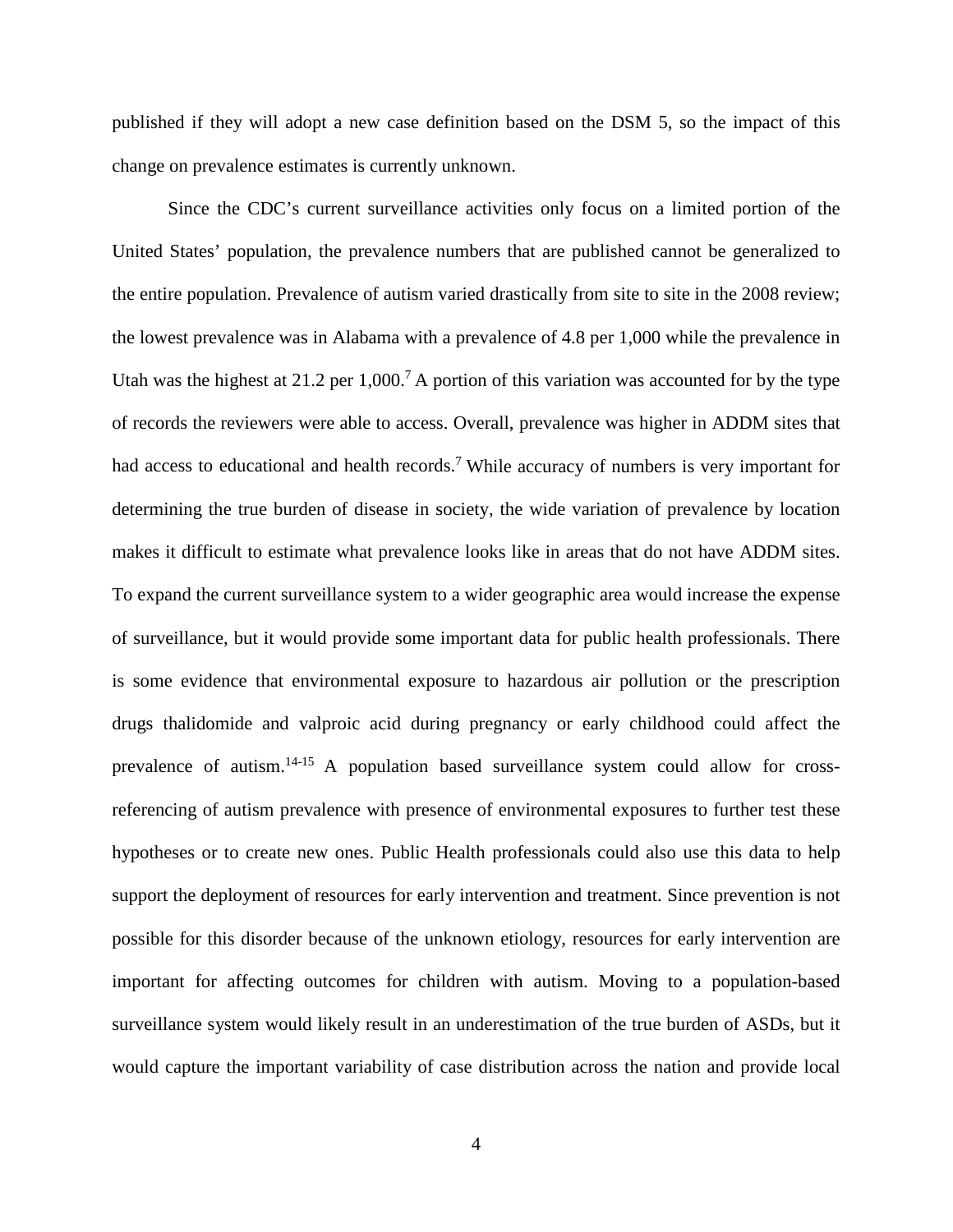and state governments with information to help distribute resources and address the needs of the population they serve.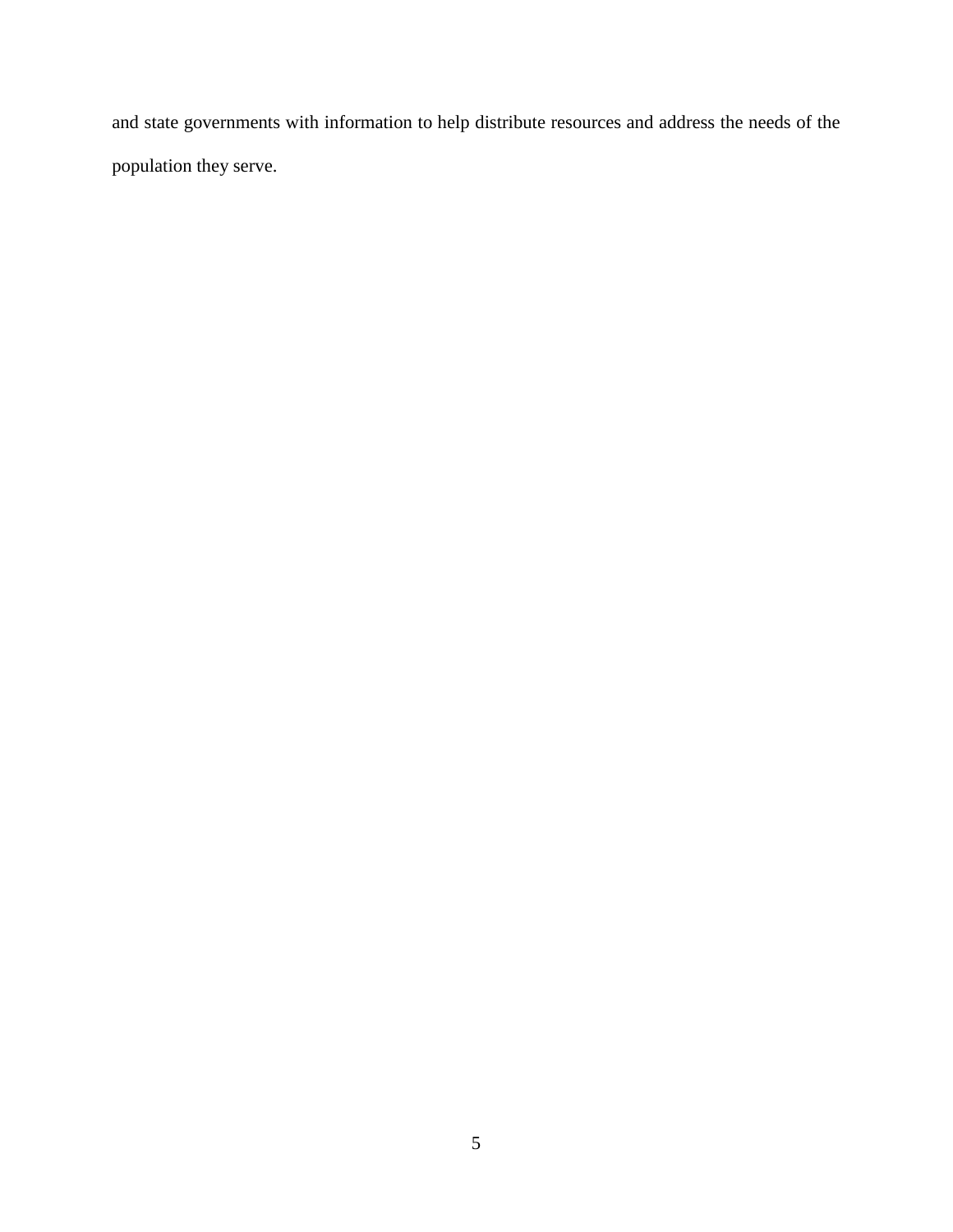### **1.1 AUTISM IN PENNSYLVANIA**

<span id="page-13-0"></span>The commonwealth of Pennsylvania has shown an interest in quantifying the burden of ASDs in the population. While the CDC has an ADDM site in Philadelphia County that estimated that 13.3 per 1,000 were living with autism,<sup>16</sup> the commonwealth created an initiative to gain a more comprehensive picture. The Pennsylvania Department of Public Welfare (DPW) sponsored a study to determine an unduplicated count of individuals in Pennsylvania living with ASD who were accessing any publicly funded system.<sup>17</sup> The census report used administrative records from the Pennsylvania Department of Education (PDE) and the Department of Public Welfare (DPW) in calendar year  $2005$ .<sup>17</sup> Data were collected from multiple offices in DPW including the Office of Mental Health and Substance Abuse Services (OMHSAS), Office of Developmental Programs (ODP), Office of Social Programs (OSP), and the Office of Medical Assistance Programs (OMAP).<sup>17</sup> DPW used ICD-10 codes for autism (299.xx) to identify cases and then merged data across all offices using name, date of birth, social security number, and Client Information System number to attain an unduplicated count.<sup>17</sup> PDE used primary and secondary disability categories of autism or receipt of "autistic services" to identify cases and then matched their data to DPWs data using first name, last name, date of birth, and social security number to obtain a final unduplicated count.<sup>17</sup>

The final census report showed that there are a higher number of cases in Allegheny County (2,235) than in Philadelphia (2,142), where the CDC has their ADDM site for the national surveillance.<sup>17</sup> This could be an indication that prevalence of autism is actually higher in Allegheny County or that more individuals with autism are accessing services in the home,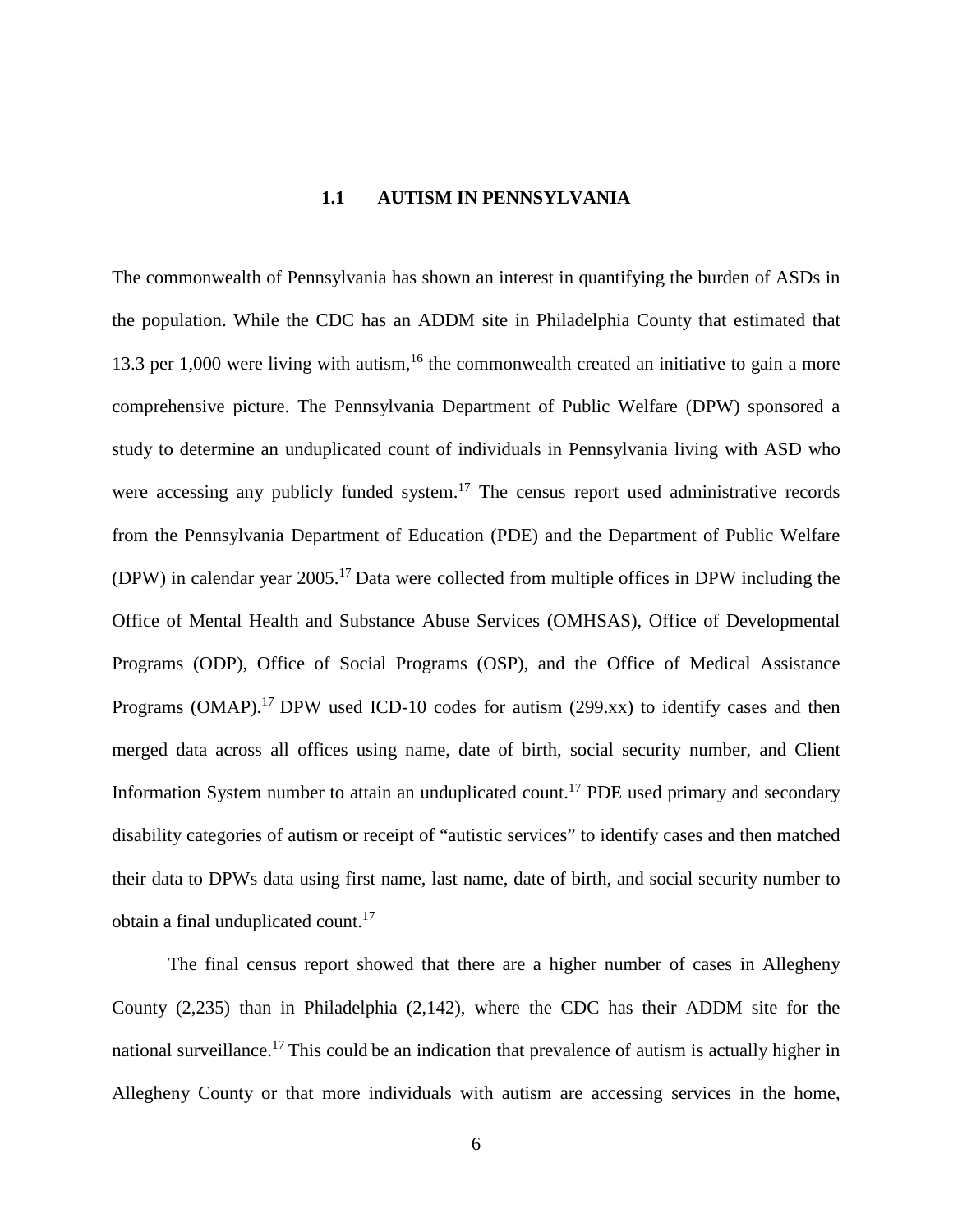school, or community. The report also indicated that the highest prevalence was noted in Warren, Pike, Clearfield, Mercer, and Monroe counties but note that diagnostic expertise and low population numbers in some rural counties could account for this difference.<sup>17</sup> The report determined that the average age of individuals being served with autism in 2005 was 11.3 years with  $80.3\%$  of individuals being male.<sup>17</sup> Race classification was consistent with expected numbers based on Pennsylvania census data, with 81% of individuals with autism being white, 12% were black, 5% were Hispanic, and 2% were Asian/Pacific Islander.17

From a fiscal perspective, the number of individuals with autism in a given area is valuable information when budgeting for their health care and educational needs. According to the CDC, individuals with autism's health care costs are 4.1-6.2 higher than those without ASD with the additional need of intensive behavioral interventions for children that cost \$40,000- 60,000 per year.4 In Allegheny County, a non-profit agency called Allegheny Health Choices, Inc. provides demographic and cost reports for behavioral health claims processed in Allegheny County for individuals enrolled in the Medicaid managed care plan. In 2012, 18% of all children who used behavioral health services were treated for autism spectrum disorders.<sup>18</sup> The average cost of treatment per user was \$9,254 as compared to an average cost of \$3,815 for treatment of ADHD, the most common diagnosis for children treated in Allegheny County in 2012.18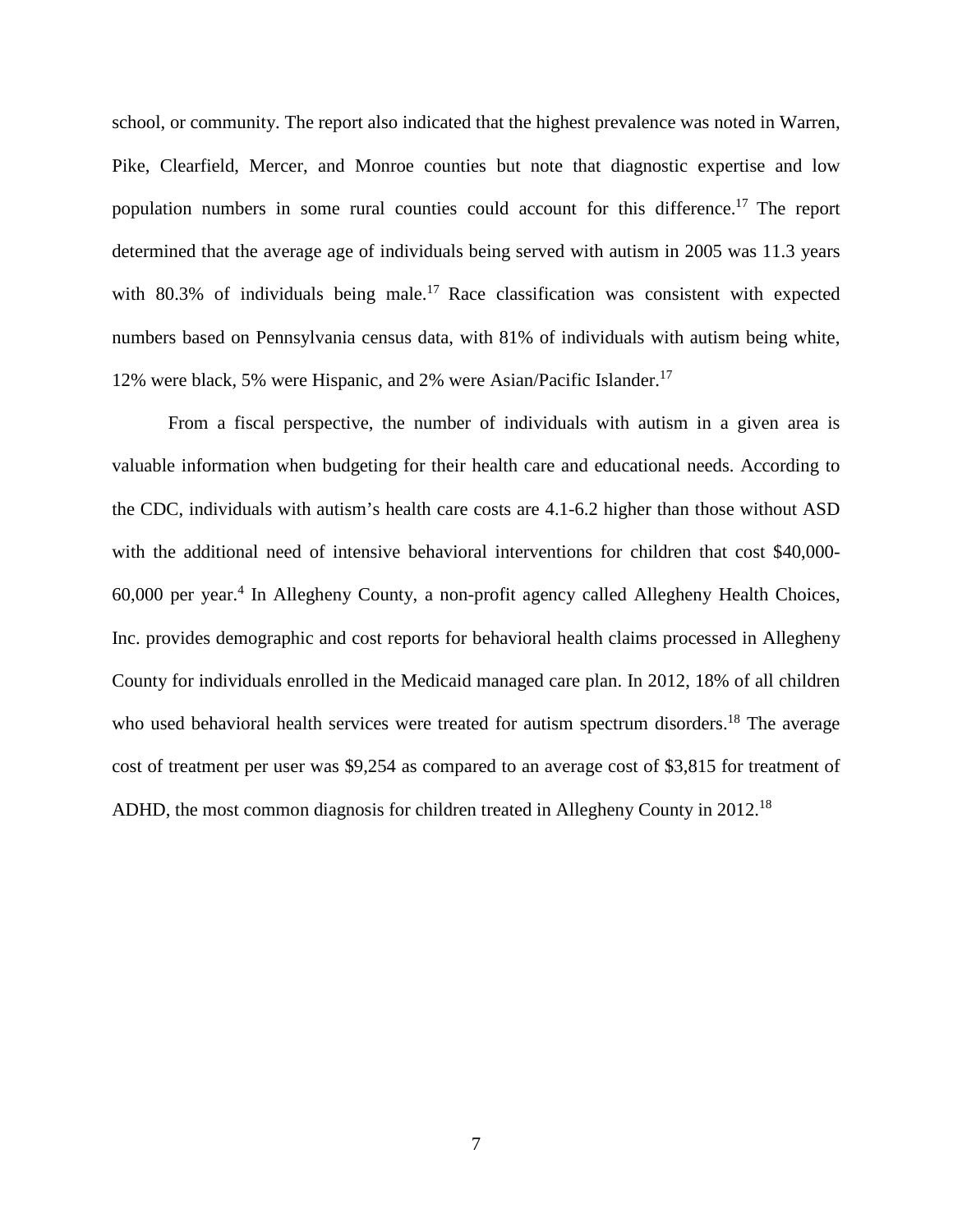### **2.0 AUTISM IN AGENCY A**

<span id="page-15-0"></span>In order for a passive surveillance system to be successful, professionals who are diagnosing autism must use a standard case definition and collect and report data in a standardized fashion. To determine what information could be captured from individual provider agencies, the author was granted access to a behavioral health agency's (Agency A) electronic medical record system. The agency collected a variety of demographic information from individuals with autism, parents of children with autism, or other professionals, such as case managers, that worked with the individuals when they called to express their interest in receiving services. The individual's diagnosis would be obtained and entered into the medical record prior to the start of services.

The data below represents individuals with a diagnosis of autism who either contacted Agency A between April 2010 and March 2013 or had someone contact Agency A on their behalf expressing an interest in services. At this point of contact, individuals and their demographic information is entered into the agency health record. Data that is presented by year is based on the date of contact with Agency A. These individuals may or may not have received health care treatment with Agency A.

Agency A has three office locations that are primarily designated to serve children with autism. The red circles on Figure 1 indicate each of these office locations and the concentration of individuals contacting the agency about services. The finding that the highest number of cases is concentrated around the office locations is most likely explained by the need for individuals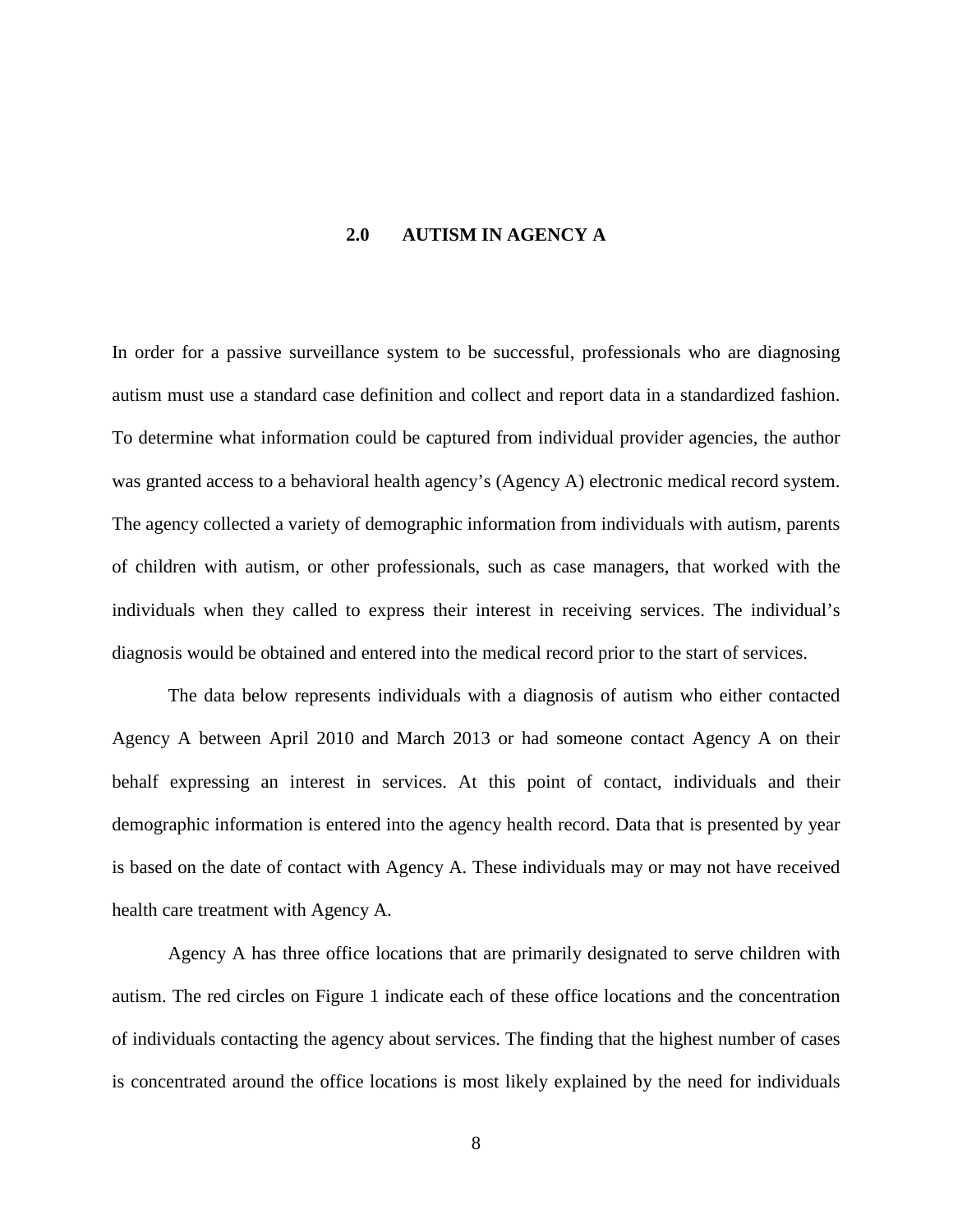served to come to the office locations to receive services or have staff from those offices willing to travel to serve these individuals in their homes. It is not likely a true picture of the prevalence of autism in each of those zip codes.





Exactly

 $\overline{e}$ Sil

**Figure 1. Agency A ASD Cases by Zip Code**

<span id="page-16-0"></span>There were 392 new electronic records created for individuals with Autism created between April 2010 and March 2011. The number of individuals entered into the health record database fell drastically in the following years to 225 and 229 in 2011 and 2012 respectively (Figure 2). Some of this variation might be explained by the transition of Agency A to an EMR in April of 2010. There was a need to have all individuals currently being treated electronically imported into the new EMR so that clinicians could document their work. The majority of individuals were successfully imported into the system on March 17, 2010. These 740 individuals were removed from the analysis since their contact with the agency was prior to the timeframes included in this analysis. However, some individuals being served were not included in the initial import were manually entered into the new EMR. Manual entry occurred on all different dates so these individuals could not be reliably removed from the analysis.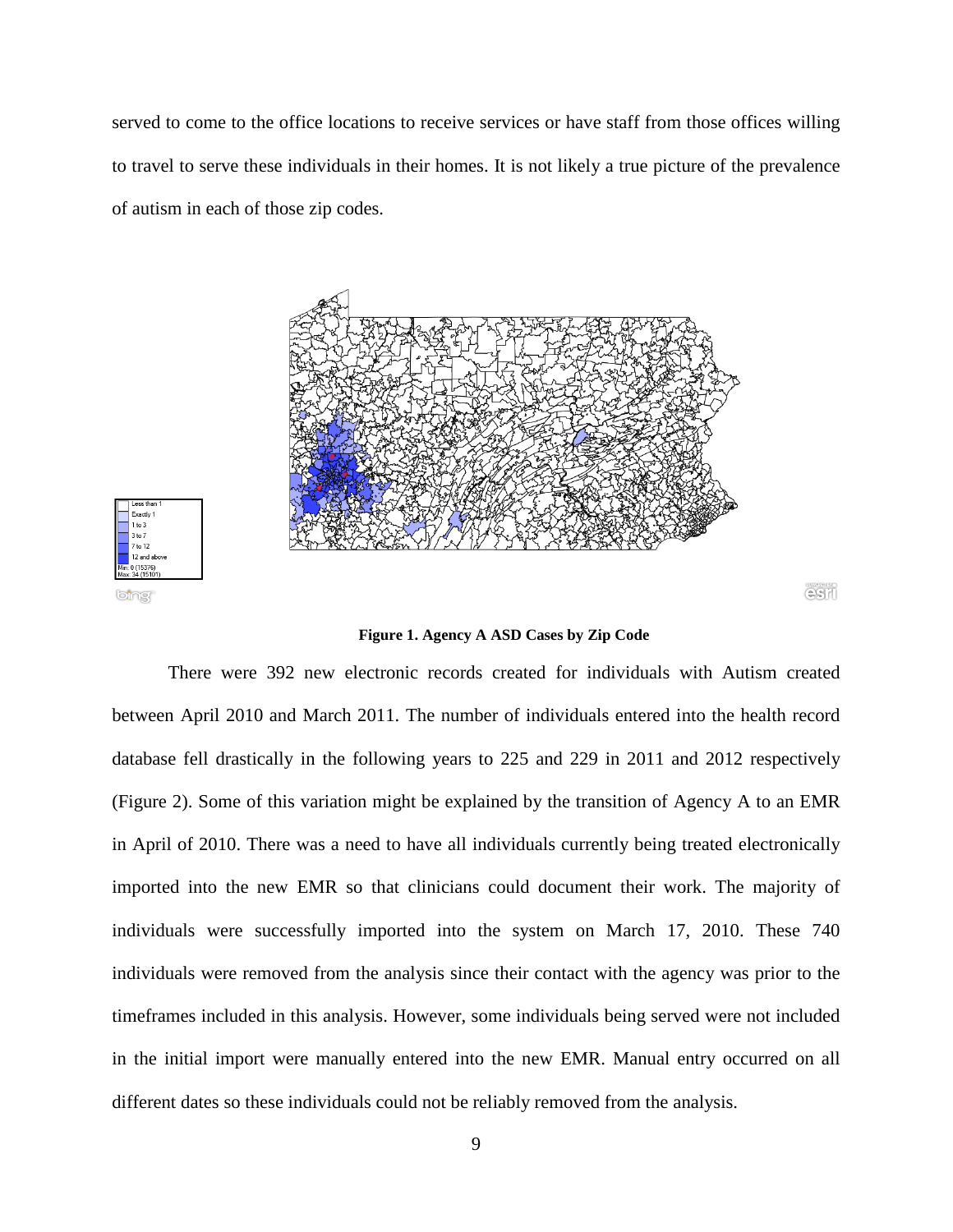

**Figure 2. Number of ASD Cases Referred to Agency A by Year**

<span id="page-17-0"></span>The majority of individuals received a diagnosis of Pervasive Developmental Disorder, Not Otherwise Specified (PDD-NOS). This diagnosis accounted for 81.6% of total new individuals entered into the health record in 2010 (Figure 3). Overall, PDD-NOS accounted for 81% of all of the new individuals entered into the health record (Figure 4). Since a diagnosis of PDD-NOS does not require a child to display the deficits in communication and the restricted interests that are a part of the Autistic Disorder diagnostic criteria, it is a diagnosis that would apply to a larger number of children. Another potential reason for high number of PDD-NOS diagnoses seen here could be attributed to the services provided by Agency A. One of the most highly attended treatment programs is a social skills group that requires that attendees have some proficiency in their communication skills and limited stereotypical behavior in order to receive the full benefit of the program. Based on the diagnostic criteria for Autistic Disorder, it is expected that this program would attract individuals with a diagnosis of PDD-NOS or Asperger's Disorder instead.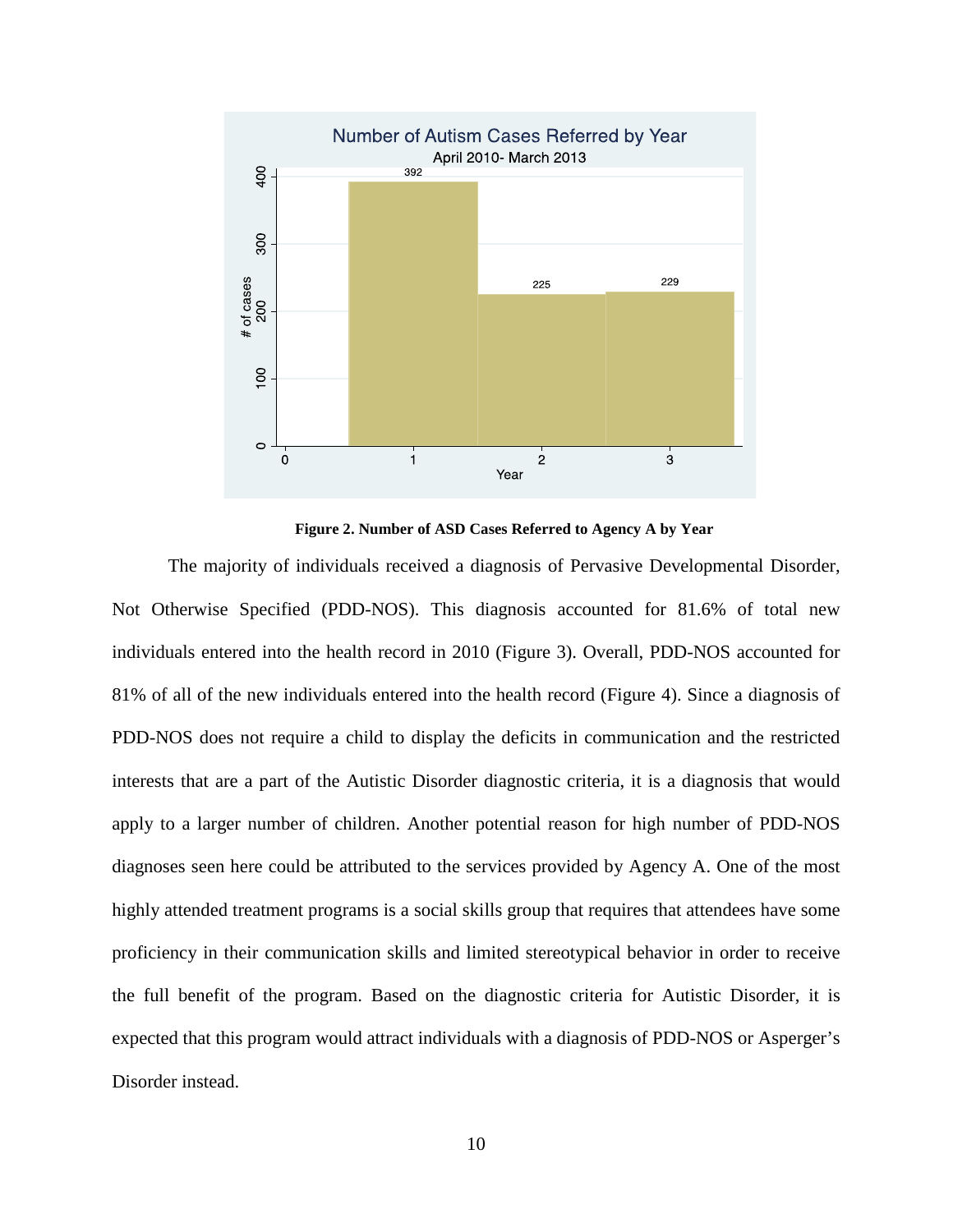

**Figure 3. Subtypes of ASD Diagnosis by Year**

<span id="page-18-0"></span>

<span id="page-18-1"></span>**Figure 4. Subtypes of ASD Diagnosis**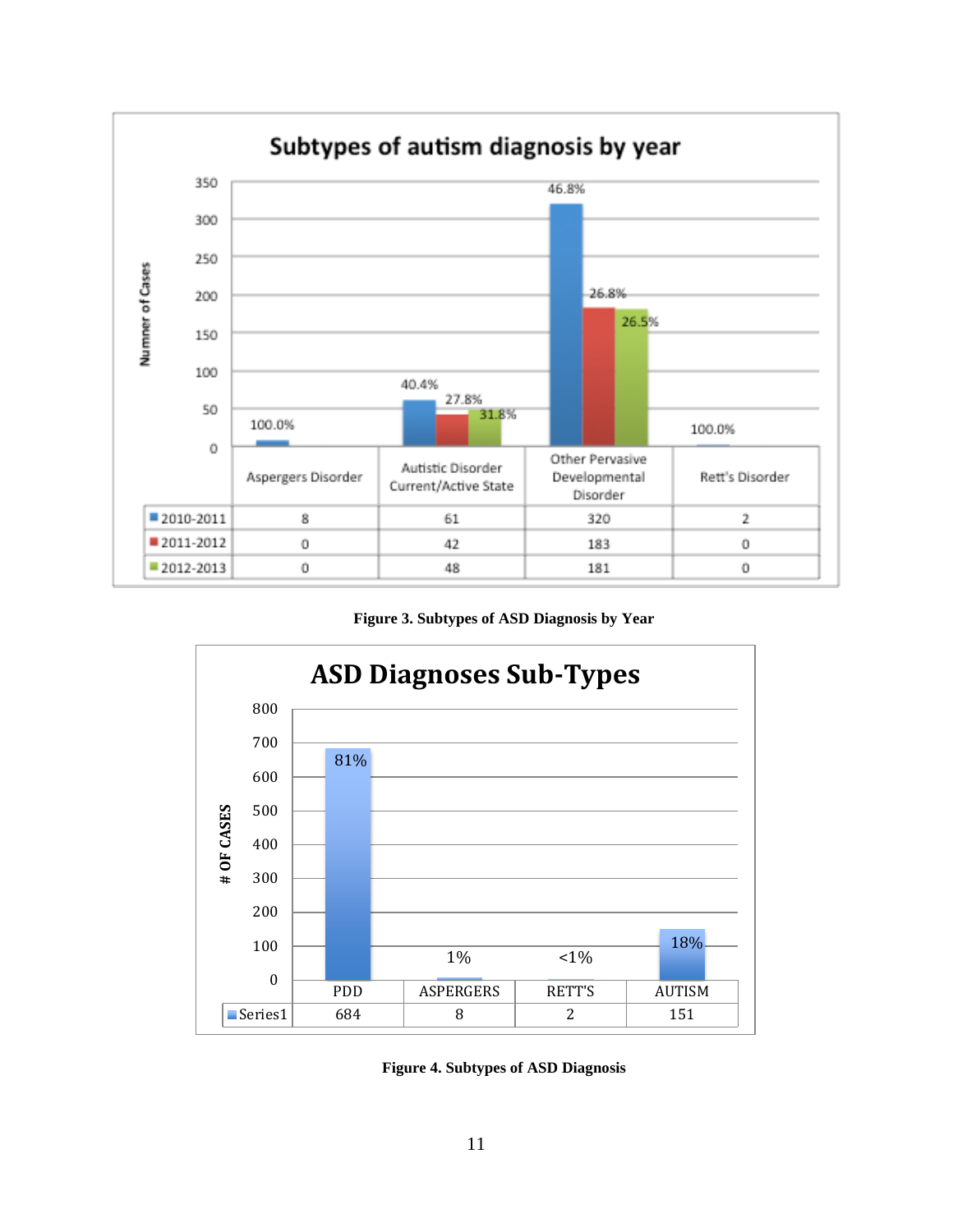Consistent with CDC statistics for nationwide gender distribution of autism, 81% of

individuals who contacted Agency A who had autism were for males (Figure 5).



**Figure 5. Gender Distribution for Individuals with ASD**

<span id="page-19-0"></span>The average age of children when their parent or case manager contacted Agency A for services was 11.1 years of age and the median age was also 11 years old. As seen in Figure 6, there are also a large number of eight year olds referred for services which is consistent with studies that show most children with developmental disabilities have been diagnosed and identified for services by age eight. $5$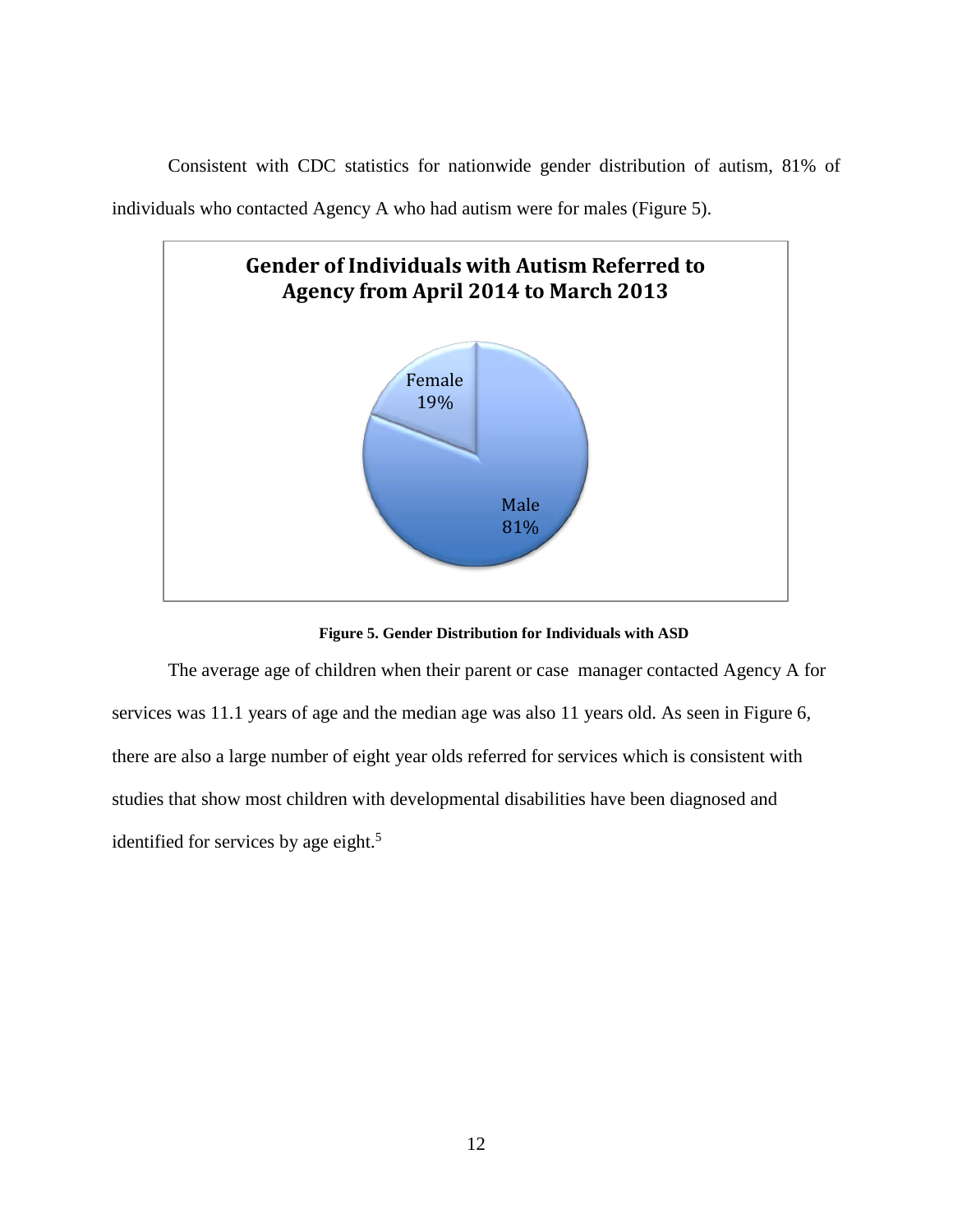

**Figure 6. Ages of Individuals with ASD in Agency A**

<span id="page-20-0"></span>Interestingly, the children's age at the time Agency A was contacted for services illustrates a trend of referral for service at a younger age (Figure 7). The trend potentially could represent an increased awareness in the community of the benefits of identifying autism and obtaining treatment as early as possible to maximize the benefits to treatment. Agency A also started offering diagnostic evaluations in May of 2012. This most likely accounted for the large increase seen in the percentage of 2-4 year olds that contacted Agency A for services because the symptoms of autism begin to become apparent around 2 years of age.<sup>6</sup>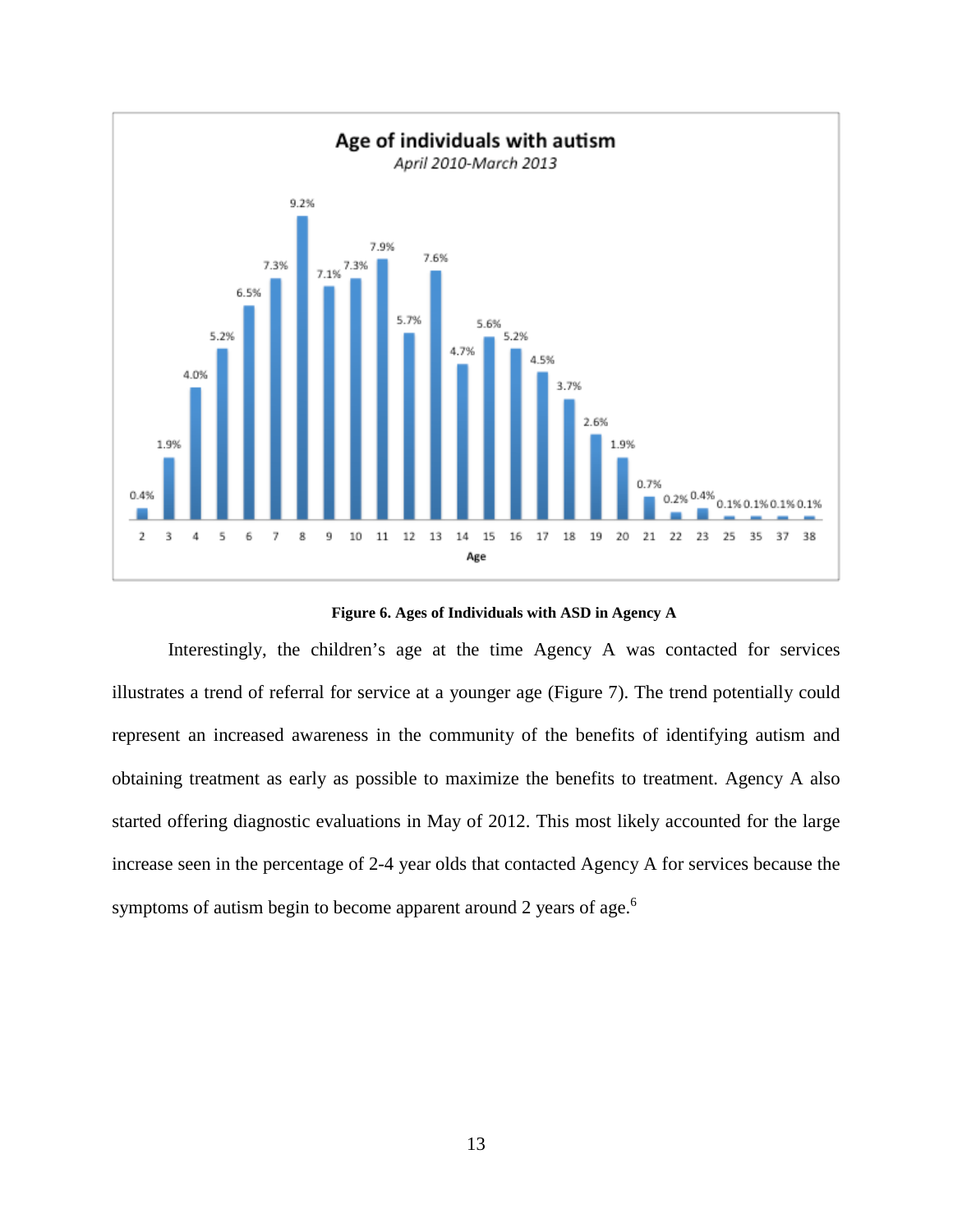



<span id="page-21-0"></span>**Figure 7. Ages of Individuals with ASD in Agency A by Year**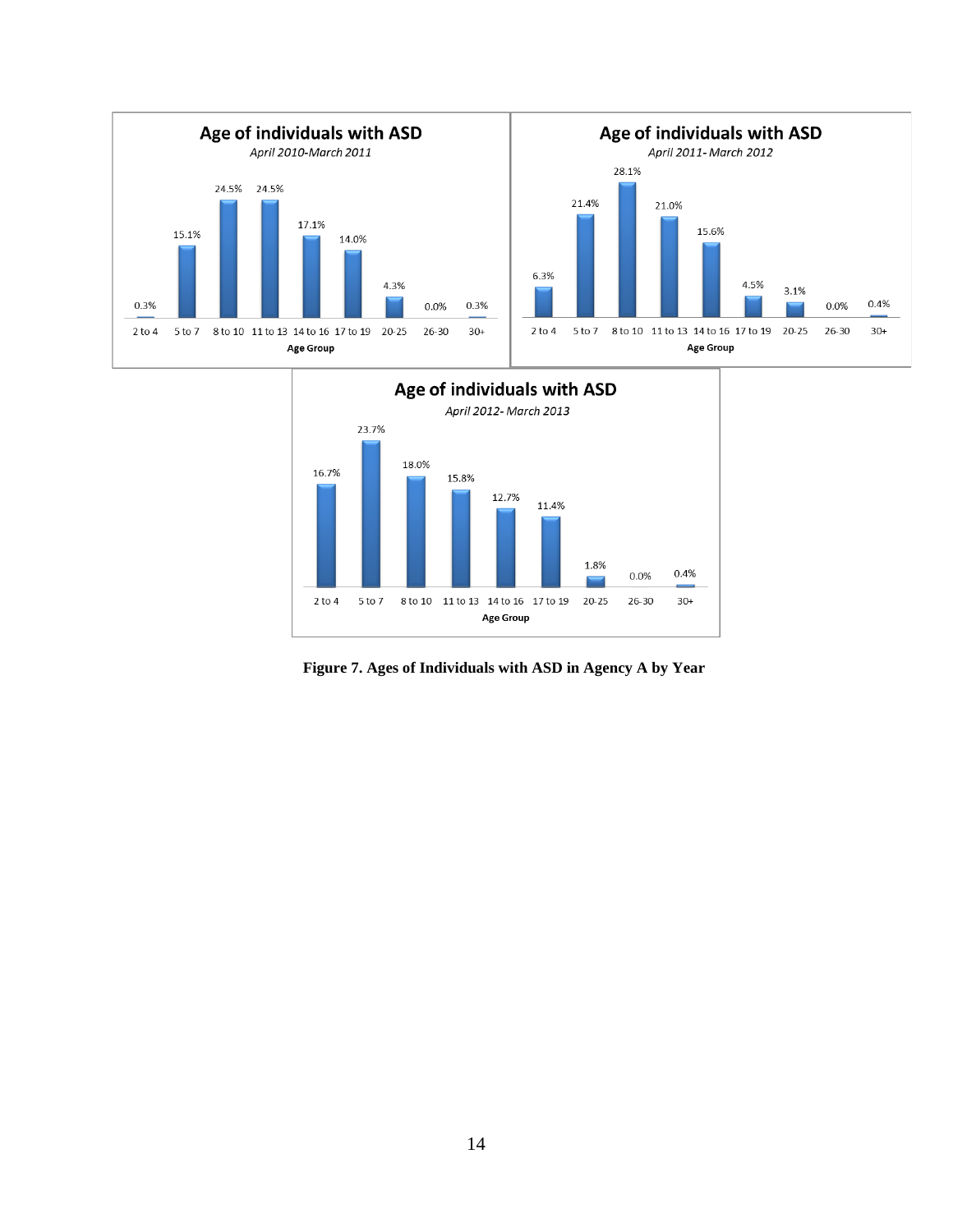Consistent with the Pennsylvania Autism Census report, the majority of individuals with autism who contacted Agency A between 2010 and 2013 identified themselves as White/Caucasian (Figure 8). Some of this data is incomplete as indicated by the 'missing' and 'not known at this time' categories. Both of these categories represent missing information, and the differing classifications represent a process change that made the race field a required field when entering a new individual into the system. The missing category represents when the field was blank.



<span id="page-22-0"></span>**Figure 8. Race of Individuals with ASD in Agency A**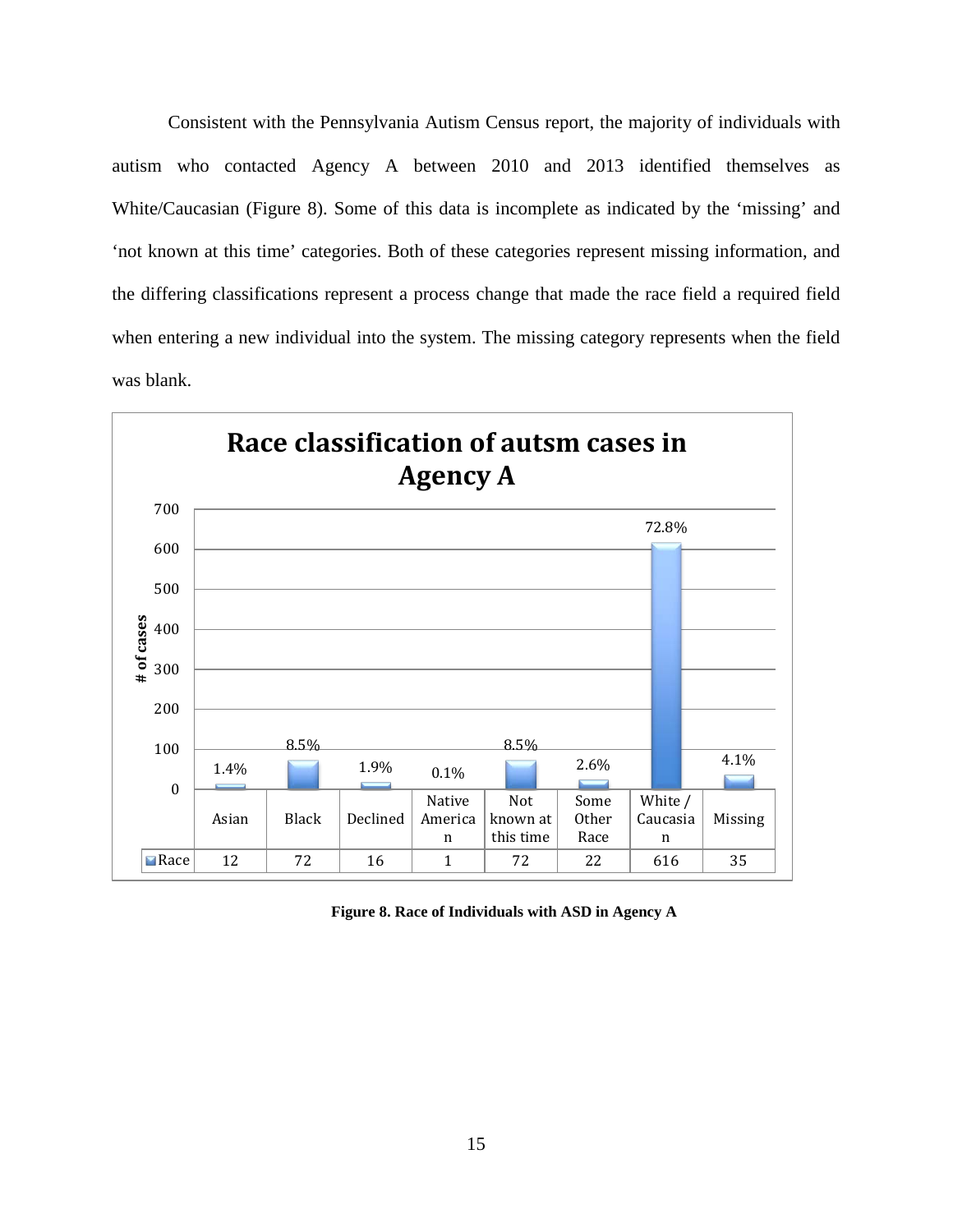The following table illustrates the county-specific demographic information based on the PA Autism Census Report and the demographic information from Agency A. There were 22 observations from Agency A that were missing the county designation and are placed at the bottom of the table. The number of cases identified in Agency A accounts for a fairly substantial percentage of all of the cases identified through the PA Autism Census Report, ranging from 11% of all cases in Westmoreland County to 28% of all cases in Allegheny County. The race and age distributions follow the same patterns, indicating that using treatment agency data could be a viable source for a surveillance system.

<span id="page-23-0"></span>**Table 1. Comparison of Agency A ASD Cases and Demographics to Surrounding Counties Data from the PA Autism Census Repor**t

| County/Agency        | # of Cases | Rate          | Race           |                       | Age          |                       | Gender<br>(% male)  |
|----------------------|------------|---------------|----------------|-----------------------|--------------|-----------------------|---------------------|
|                      | 2,23415    |               | White          | 77.6%                 |              | 15.9%                 | 80.3%15             |
| Allegheny            |            | 18.08 per     |                |                       | $0-4$ yrs.:  |                       |                     |
|                      |            | $10,000^{15}$ | <b>Black</b>   | 15.1%                 | 5-12 yrs.:   | 54.5%                 |                     |
|                      |            |               | Asian/NA/PI    | 1.2%                  | 13-17 yrs.:  | 17.5%                 |                     |
|                      |            |               | Hispanic       | 0.5%                  | 18-20 yrs.:  | 4.4%                  |                     |
|                      |            |               | Missing        | 5.6% 15               | $21+ yrs$ .: | $7.7\%$ <sup>15</sup> |                     |
| Agency A (Allegheny) | 624        | N/A           | White          | 71.2%                 | $0-4$ yrs.:  | 6.6%                  | 81.3%               |
|                      |            |               | <b>Black</b>   | 10.9%                 | $5-12$ yrs.: | 57.2%                 |                     |
|                      |            |               | Asian/NA       | 1.6%                  | 13-17 yrs.:  | 26.4%                 |                     |
|                      |            |               | Declined/Other | 4.8%                  | 18-20 yrs.:  | 8.5%                  |                     |
|                      |            |               | Missing        | 11.5%                 | $21+ yrs$ .: | 1.3%                  |                     |
| <b>Butler</b>        | $317^{15}$ | 17.41 per     | White          | 97.5%                 | $0-4$ yrs.:  | 12.6%                 | 83.6%15             |
|                      |            | $10,000^{15}$ | <b>Black</b>   | 0.9%                  | 5-12 yrs.:   | 60.3%                 |                     |
|                      |            |               | Asian/NA/PI    | 0.6%                  | 13-17 yrs.:  | 15.8%                 |                     |
|                      |            |               | Hispanic       | 0.3%                  | 18-20 yrs.:  | 3.8%                  |                     |
|                      |            |               | Missing        | $0.6\%$ <sup>15</sup> | $21+ yrs$ .: | $7.6\%$ <sup>15</sup> |                     |
| Agency A (Butler)    | 53         | N/A           | White          | 85%                   | $0-4$ yrs.:  | 1.9%                  | 77.4%               |
|                      |            |               | Declined       | 1.9%                  | 5-12 yrs.:   | 66.0%                 |                     |
|                      |            |               | Missing        | 13.2%                 | 13-17 yrs.:  | 26.4%                 |                     |
|                      |            |               |                |                       | 18-20 yrs.:  | 5.7%                  |                     |
|                      |            |               |                |                       | $21+ yrs.:$  | $0\%$                 |                     |
| Washington           | $308^{15}$ | 14.92 per     | White          | 92.5%                 | $0-4$ yrs.:  | 18.6%                 | 79.2% <sup>15</sup> |
|                      |            | $10,000^{15}$ | <b>Black</b>   | 4.9%                  | $5-12$ yrs.: | 52.6%                 |                     |
|                      |            |               | Asian/NA/PI    | 0.6%                  |              | 18.3%                 |                     |
|                      |            |               |                | 0.3%                  | 13-17 yrs.:  | 3.3%                  |                     |
|                      |            |               | Hispanic       |                       | 18-20 yrs.:  |                       |                     |
|                      |            |               | Missing        | $1.6\%$ <sup>15</sup> | $21+ yrs.:$  | $7.2\%$ <sup>15</sup> |                     |
| Agency A             | 68         | N/A           | White          | 75.0%                 | $0-4$ yrs.:  | 7.4%                  | 83.8%               |
| (Washington)         |            |               | <b>Black</b>   | 2.9%                  | 5-12 yrs.:   | 51.5%                 |                     |
|                      |            |               | Declined/Other | 4.4%                  | 13-17 yrs.:  | 32.4%                 |                     |
|                      |            |               | Missing        | 16.2%                 | 18-20 yrs.:  | 5.9%                  |                     |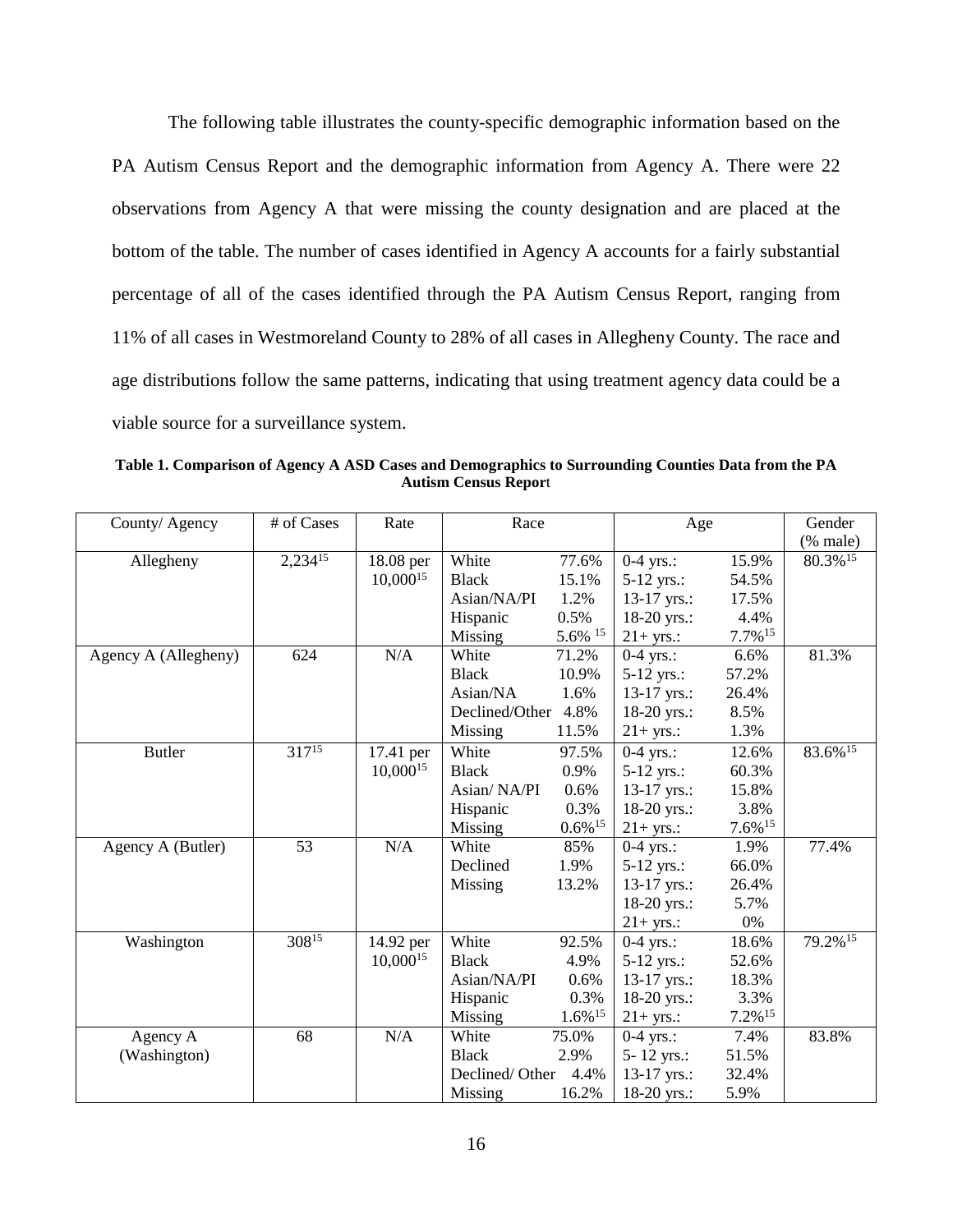#### **Table 1 Continued**

|                      |       |               |              |                       | $21+$ yrs.:   | 2.9%    |                        |
|----------------------|-------|---------------|--------------|-----------------------|---------------|---------|------------------------|
| Westmoreland         | 65815 | 17.90 per     | White        | 93.6%                 | $0-4$ yrs.:   | 15.7%   | $80.2\%$ <sup>15</sup> |
|                      |       | $10,000^{15}$ | Black        | 3.6%                  | $5-12$ yrs.:  | 56.7%   |                        |
|                      |       |               | Asian/NA/PI  | 0.2%                  | $13-17$ yrs.: | 15.9%   |                        |
|                      |       |               | Missing      | $2.6\%$ <sup>15</sup> | 18-20 yrs.:   | 4.0%    |                        |
|                      |       |               |              |                       | $21+$ yrs.:   | 7.8%15  |                        |
| Agency A             | 73    | N/A           | White        | 76.7%                 | $0-4$ yrs.:   | 4.1%    | 75.3%                  |
| (Westmoreland)       |       |               | Asian        | 1.8%                  | $5-12$ yrs.:  | 46.6%   |                        |
|                      |       |               | Declined     | 1.8%                  | $13-17$ yrs.: | 34.2%   |                        |
|                      |       |               | Missing      | 20.5%                 | 18-20 yrs.:   | 11.0%   |                        |
|                      |       |               |              |                       | $21+$ yrs.:   | 4.1%    |                        |
| Agency A (county     | 22    | N/A           | White        | 68.2%                 | $0-4$ yrs.:   | 13.6%   | 86.4%                  |
| information missing) |       |               | <b>Black</b> | 9.1%                  | $5-12$ yrs.:  | 50.0%   |                        |
|                      |       |               | Asian        | 4.5%                  | 13-17 yrs.:   | 27.3%   |                        |
|                      |       |               | Other        | 13.6%                 | 18-20 yrs.:   | $0.0\%$ |                        |
|                      |       |               | Missing      | 4.5%                  | $21+$ yrs.:   | 9.1%    |                        |

A major limitation of the data presented in this paper is that it is not representative of the entire population of individuals with ASDs, only individuals referred to Agency A. Agency A provides treatment to individuals with autism in Southwestern Pennsylvania. The data from this agency cannot be generalized to the larger population because the agency only provides treatment to children and adolescents ages 2-21 and only began to provide services to adults in January of 2012.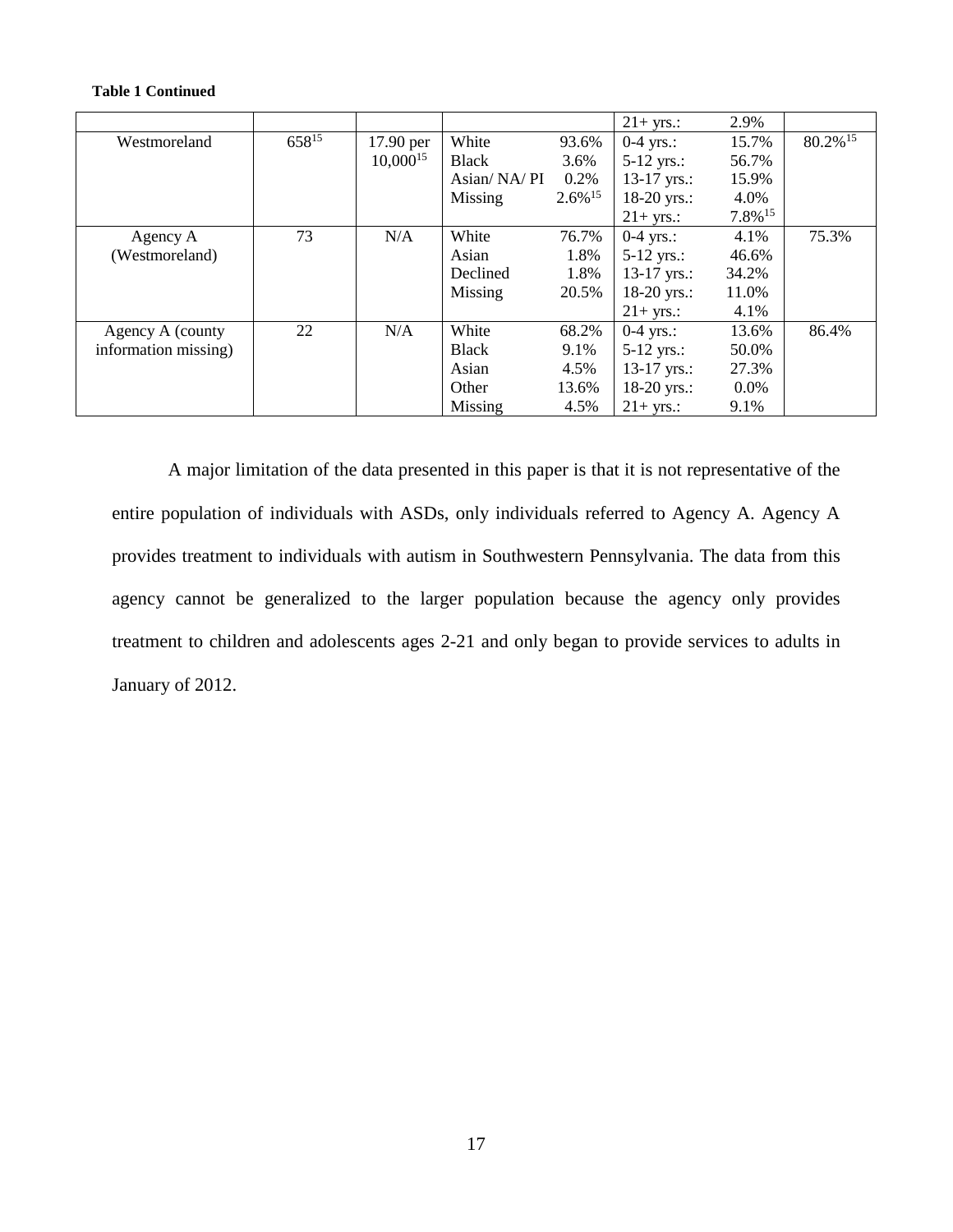### **2.1 DISCUSSION**

<span id="page-25-0"></span>The ability of autism treatment agencies to collect the type of information presented above could be the basis for a population based, passive surveillance system. While it would be more costly to implement this type of surveillance, the variances seen in the county-level data could be incredibly valuable for further research and evaluation in this highly prevalent and expensive public health issue. The mandatory use of Electronic Medical Records and the requirements put forth for meaningful use could help to ensure that a standardized set of data is captured and reported by all treatment agencies. Additionally, Electronic Medical Records usually have the capability to provide an export of defined fields that could be used for public health activities such as surveillance. Using a similar model for other reportable diseases, the provider could report identified cases for all children with an ASD diagnosis that turned 8 years of age within a given year to a local health department.

However, a major drawback to implementing a surveillance system based on treatment agency data would be that children with autism often obtain multiple services at a time and often use different agencies to obtain these services. For example, a common prescription for a child with autism would be to obtain speech therapy, Behavioral Health Rehabilitation Services (BHRS) which is a community based therapeutic service, and a social skills group. A child could receive speech therapy from the Children's Institute, BHRS from Family Behavioral Resources, and attend a social skills group from Wesley Spectrum Services. Because of the large number of autism treatment providers in Pennsylvania, obtaining an unduplicated count of individuals with autism could become fairly complicated using individual treatment provider data. With the Department of Public Welfare providing oversight of all of these treatment agencies, the department will have information on all of these children unless their families self-pay for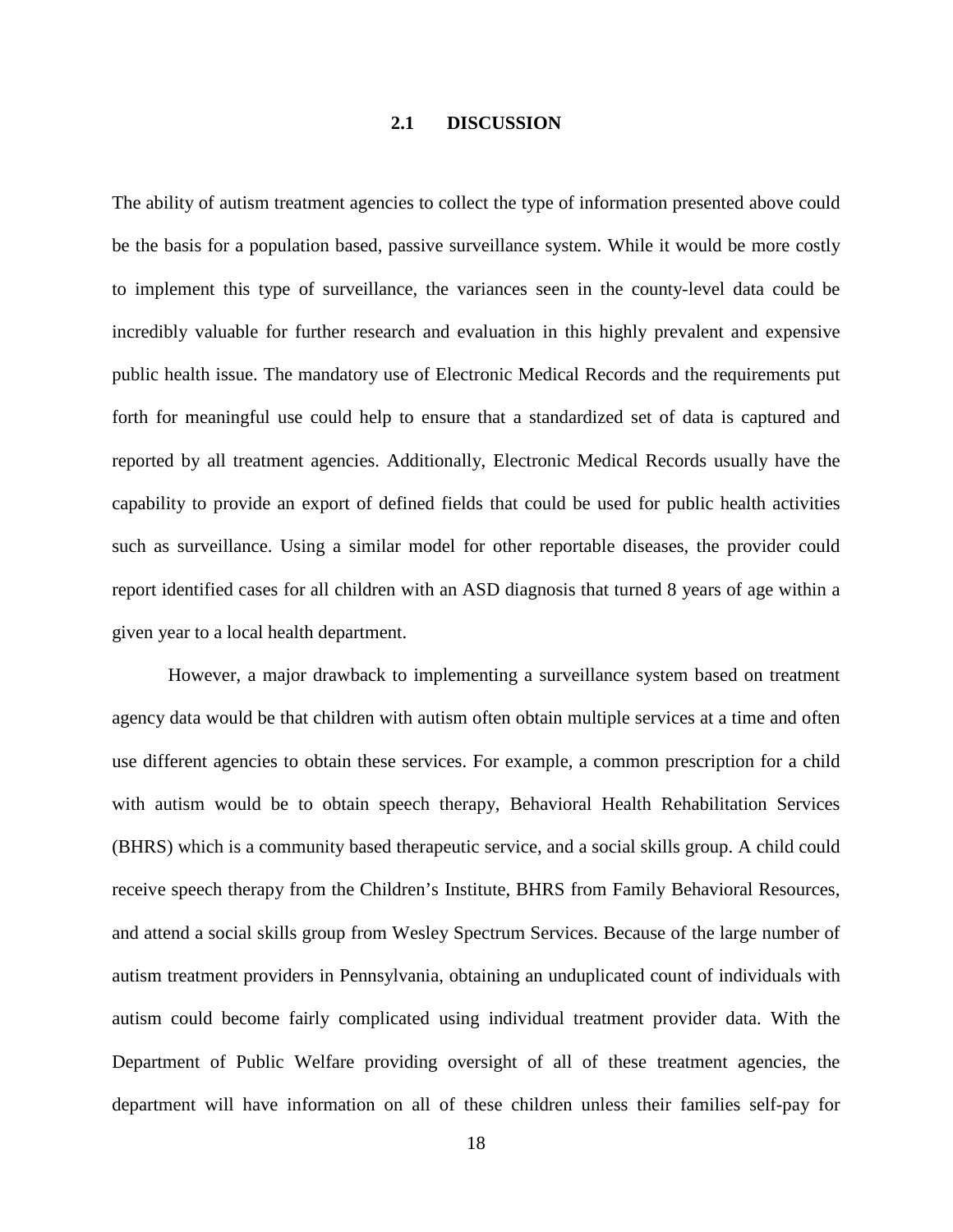services or use only commercial insurance. Self-pay and commercial-only funding is not a common situation because in Pennsylvania, almost all children with an autism diagnosis are eligible to receive Medicaid without having to consider parental income when determining benefit eligibility. For this reason, the methodology used for the PA Autism Census Report would provide an infrastructure for a surveillance system that would offer more simplicity than using data from individual treatment providers, with a minimal trade-off for the sensitivity of the system.

#### **2.2 CONCLUSION**

<span id="page-26-0"></span>Pennsylvania is continuing to fund activities to enumerate the number of individuals living with autism in the state. In 2013, the Autism Services, Education, Resources, and Training Collaborative (ASERT), a statewide initiative that is funded by the Bureau of Autism Services which is part of DPW, began work to update the findings of the 2005 PA Autism Census Report.19 Using data for individuals receiving services in 2011, ASERT provided an updated count of individuals with ASD receiving services from DPW and PDE, and added the additional sources of data from the Office of Vocational Rehabilitation (OVR) and Department of Corrections and the Pennsylvania Commission on Crime and Delinquency.20

To transition to a proper surveillance system, the state would need to establish a narrower case definition for autism. The case definition should include children residing in Pennsylvania that turned eight years of age within the given surveillance year and are accessing services through DPW, PDE, OVR, or the Department of Corrections with a ICD-10 diagnosis of autism or education disability category of autism in order to be able to compare the data with national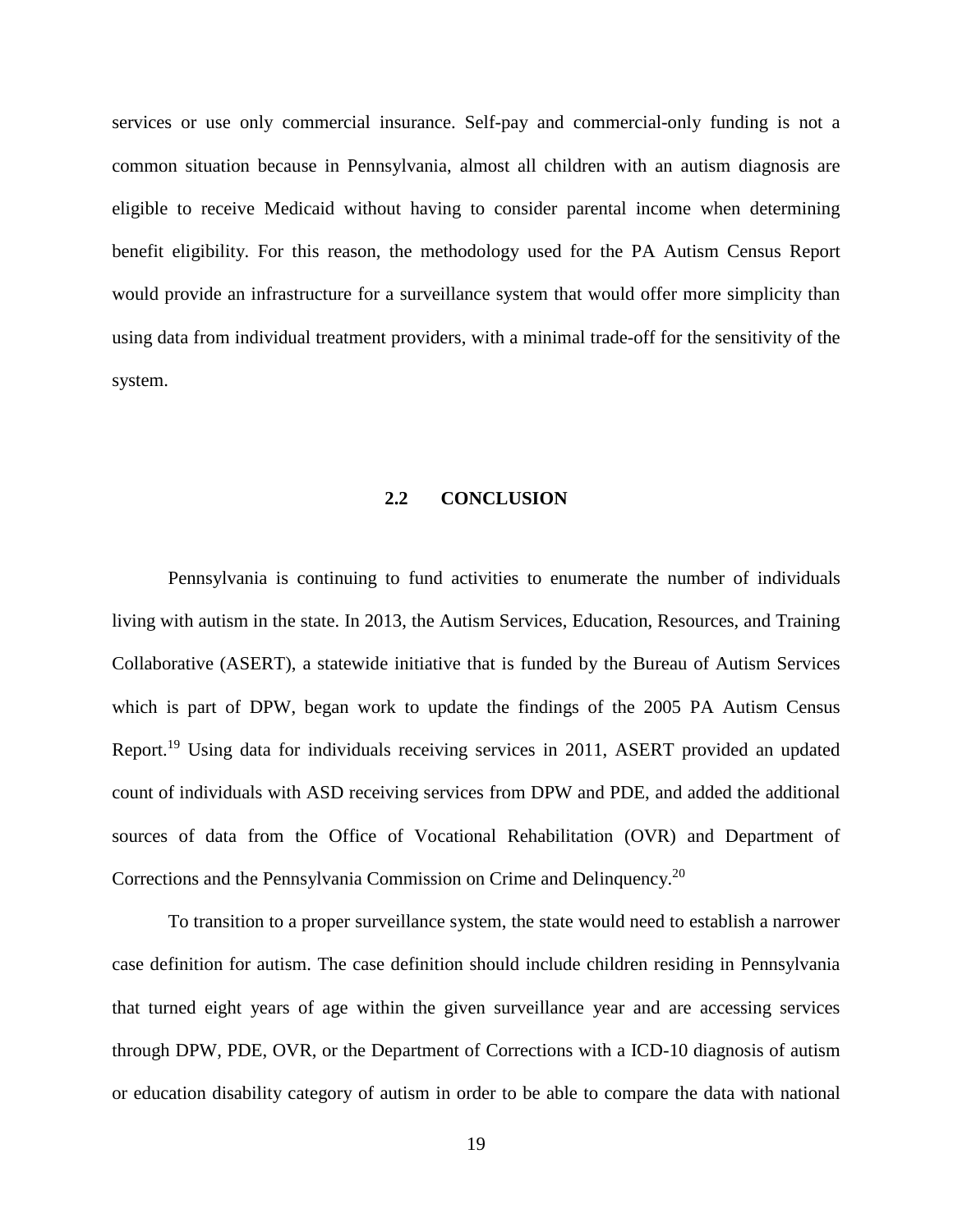trends. Though the methods for collection are slightly different, the CDC chose eight year olds for their case definition because that is the age children are most likely to access services so discrepancies might be minimal.<sup>5</sup>

To obtain an unduplicated count of cases, ASERT could gather the data from PDE annually. The information collected by DPW is protected under the Health Insurance Portability and Accountability Act  $(HIPAA)^{21}$  and the Family Education Rights and Privacy Act (FERPA) protects the information collected by PDE.<sup>22</sup> Since HIPAA allows for protected health information to be disclosed for public health activities and FERPA does not, DPW will need to continue to send information to PDE so they can use the name, social security number, and date of birth to identify and remove duplicates using the same process that was completed for the PA Autism Census Report. ASERT is already analyzing and reporting on the update to the PA Autism Census Report so they could also analyze and report on the prevalence numbers captured by the surveillance system. Due to the fact that autism is a life-long disability, and does not require immediate action that is needed with some infectious diseases, the passive, occasional reporting will be appropriate for this surveillance system.<sup>3</sup> Annual reporting will also support one of the surveillance system's main goals of assisting policy makers with distributing resources if the data were available for the annual state budgeting process.

Individuals who are not receiving services from any of these systems will not be included in this system so it will likely underestimate the true prevalence of autism. However, the main goal of the system is to monitor trends over time and uncover county-specific differences to distribute resources and conduct research. If under-reporting is fairly consistent across counties, the surveillance system will still be able to meet this goal. When reporting the surveillance data, it would be helpful to provide information on the availability of services in the various counties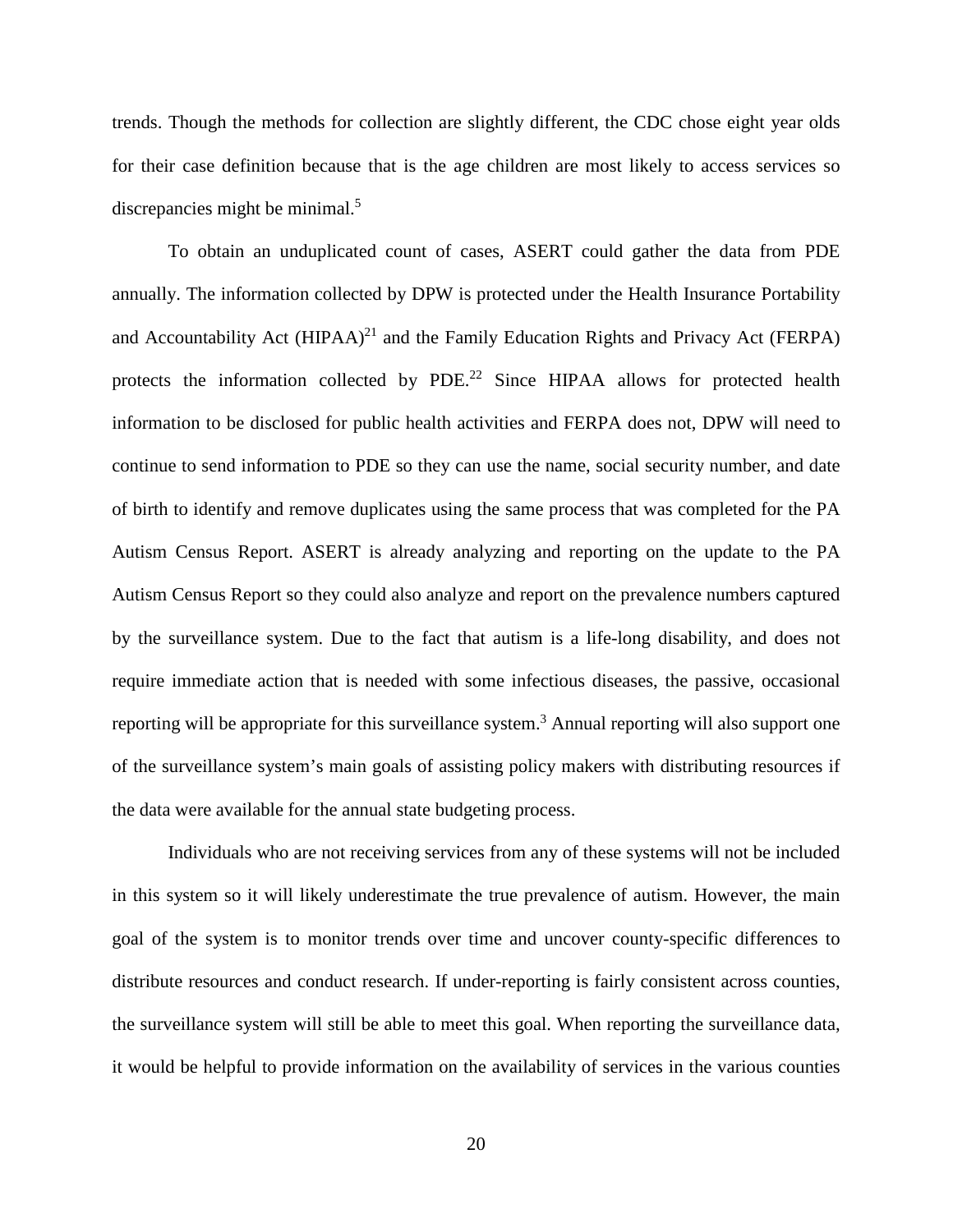since areas that are underserved could result in a greater underreporting of cases. A major concern for this type of surveillance system would be related to consistency in interpretation of the diagnostic criteria. In the current CDC surveillance system, reviewers are well trained on the diagnostic criteria and interpret behaviors that constitute a diagnosis of ASD in a consistent fashion. Since there is not a biomarker available to diagnose ASDs, there is a potential for diagnosticians to interpret the DSM differently throughout the state, leading to a potentially inaccurate case count. However, there is still a great benefit to public health if the state creates a system that allows for ongoing monitoring of disease burden via the amount of state resources dedicated to treatment, educational and employment assistance, and corrections.

By utilizing the existing state activities and the lack of laws governing surveillance for autism, a surveillance system could be created with the voluntary participation of these governmental departments. By moving from a system of occasional reporting to an ongoing surveillance system, state policy makers and public health professionals will be better able to quantify the need for services in Pennsylvania across age groups while also identifying trends in prevalence and geographic differences. This type of information would allow public health leaders in state and local governments to properly budget for autism treatment. The demographic information contained within these reports would allow treatment professionals to plan for appropriate program development. The combination of surveillance data with other data sources on local exposures could allow Epidemiologists to develop and test hypothesis about the etiology of autism. Finally, trending the number of individuals with autism that necessitate public assistance over time could help public health professionals evaluate the effect of interventions and treatments in various geographic areas.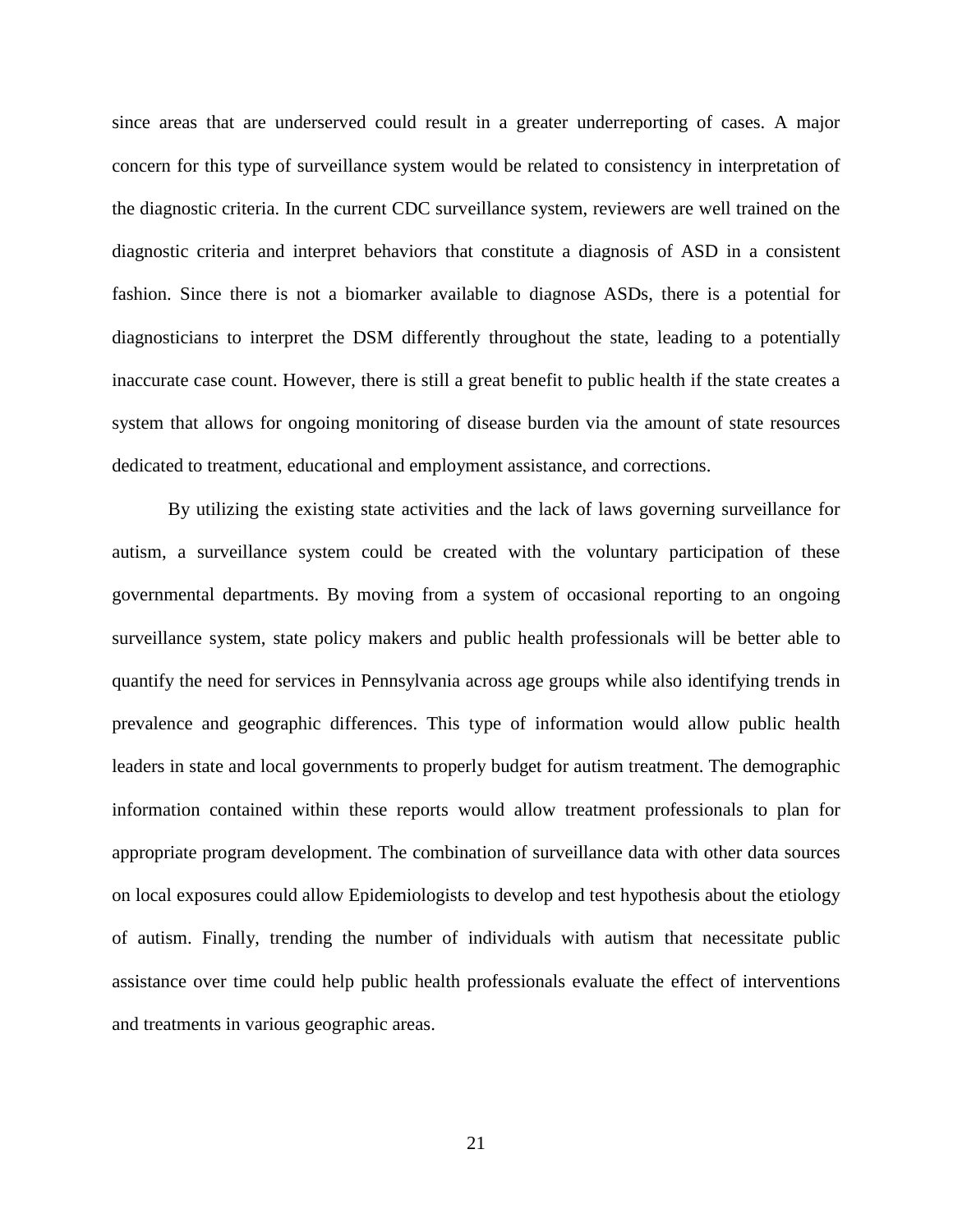### **BIBLIOGRAPHY**

- <span id="page-29-0"></span>1. Klaucke, D.N. et al. (May 6, 1988). *Guidelines for evaluating surveillance systems* (Morbidity and Mortality Weekly Report Supplement May 6, 1998 / 37(S-5); 1-18). Retrieved from: <http://www.cdc.gov/mmwr/preview/mmwrhtml/00001769.htm>
- 2. Thacker, S.B. & Stroup. D.F. (2006). *Applied epidemiology: Theory to practice.* New York, NY: Oxford University Press.
- 3. Jamison, D.T. et al. (2006). *Disease control priorities in developing countries.* Washington DC: World Bank.
- 4. Centers for Disease Control and Prevention. (June 27, 2013). *Autism spectrum disorders: Data and statistics.* Retrieved from<http://www.cdc.gov/ncbddd/autism/data.html>
- 5. Centers for Disease Control and Prevention. (March 29, 2012). *Autism spectrum disorders: Autism and developmental disabilities monitoring (ADDM) network.* Retrieved from <http://www.cdc.gov/ncbddd/autism/addm.html>
- 6. Centers for Disease Control and Prevention. (August 17, 2009). *Autism spectrum disorders: Diagnostic criteria.* Retrieved from<http://www.cdc.gov/ncbddd/autism/hcp-dsm.html>
- 7. Centers for Disease Control and Prevention. (2012). *Prevalence of autism spectrum disorders-Autism and developmental disabilities monitoring network, 14 sites, United States, 2008*  (Morbidity and Mortality Weekly Report March 30, 2012 / 61(SS03); 1-19). Retrieved from: [http://www.cdc.gov/mmwr/preview/mmwrhtml/ss6103a1.htm?s\\_cid=ss6103a1\\_w](http://www.cdc.gov/mmwr/preview/mmwrhtml/ss6103a1.htm?s_cid=ss6103a1_w)
- 8. Avchen R.N. et al. (2011). Evaluation of a records-review surveillance system used to determine the prevalence of autism spectrum disorders. *Journal of Autism and Developmental Disorders, 41,* 227-236. Doi: 10.1007/s10803-010-1050-7
- 9. Miller J.S. et al. (2013). Autism spectrum disorder reclassified: A second look at the 1980s Utah/UCLA autism epidemiologic study. *Journal of Autism and Developmental Disorders, 43(1),* 200-210. Doi: 10.1007/s 10803-01201566-0
- 10. American Psychiatric Association. (2012). *DSM-5 implementation and support.* Retrieved from<http://www.dsm5.org/Pages/Default.aspx>